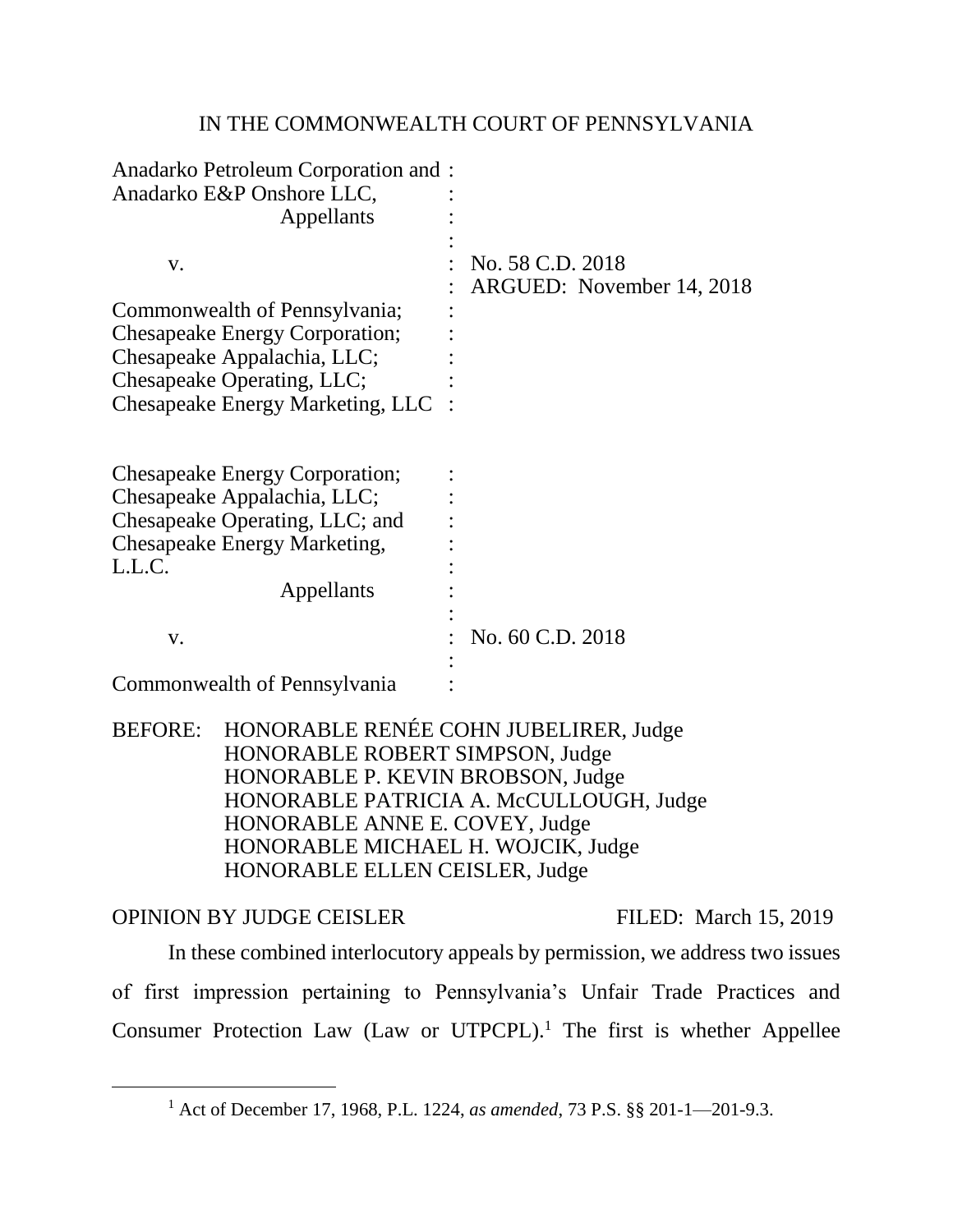Commonwealth of Pennsylvania, Office of Attorney General (Attorney General), can bring a cause of action against lessees pursuant to the UTPCPL, due to allegedly wrongful conduct perpetrated by the lessees in the context of leasing subsurface mineral rights from private landowners. The second issue is whether the Attorney General can bring a cause of action against those lessees, pursuant to the UTPCPL, for alleged violations of antitrust law. The Court of Common Pleas of Bradford County (Trial Court) answered both questions in the affirmative; however, after thorough consideration, we affirm in part and reverse in part.

The Attorney General filed suit in the Trial Court against Appellants Anadarko Petroleum Corporation and Anadarko E&P Onshore LLC (Anadarko), as well as Chesapeake Energy Corporation, Chesapeake Appalachia, LLC, Chesapeake Operating, LLC, and Chesapeake Energy Marketing, LLC (Chesapeake), (collectively, Appellants). In the complaint, the Attorney General alleges that, pursuant to both the UTPCPL and Pennsylvania antitrust common law, Appellants acted unlawfully by using deceptive, misleading, and unfair tactics, and committed antitrust violations, in their efforts to secure subsurface mineral rights leases from private landowners. *See* Second Amended Complaint at 1-4, 29-105. <sup>2</sup> These leases allow Appellants to extract natural gas from the Marcellus Shale formations underneath these private landowners' properties, in exchange for royalties and other types of payments. *Id.* at 14-28.

<sup>&</sup>lt;sup>2</sup> Black's Law Dictionary defines "antitrust law," in relevant part, as: "The body of law designed to protect trade and commerce from restraints, monopolies, price-fixing, and price discrimination." *Antitrust Law*, BLACK'S LAW DICTIONARY (10th ed. 2014), *available at*  https://1.next.westlaw.com/Document/Ifdbf7970808411e4b391a0bc737b01f9/View/FullText.ht ml. As discussed in more detail *infra*, the Attorney General alleges that Appellants committed antitrust violations by entering into joint venture and market sharing agreements, as well as by giving private landowners incomplete and misleading information that was materially relevant to the mineral rights leases.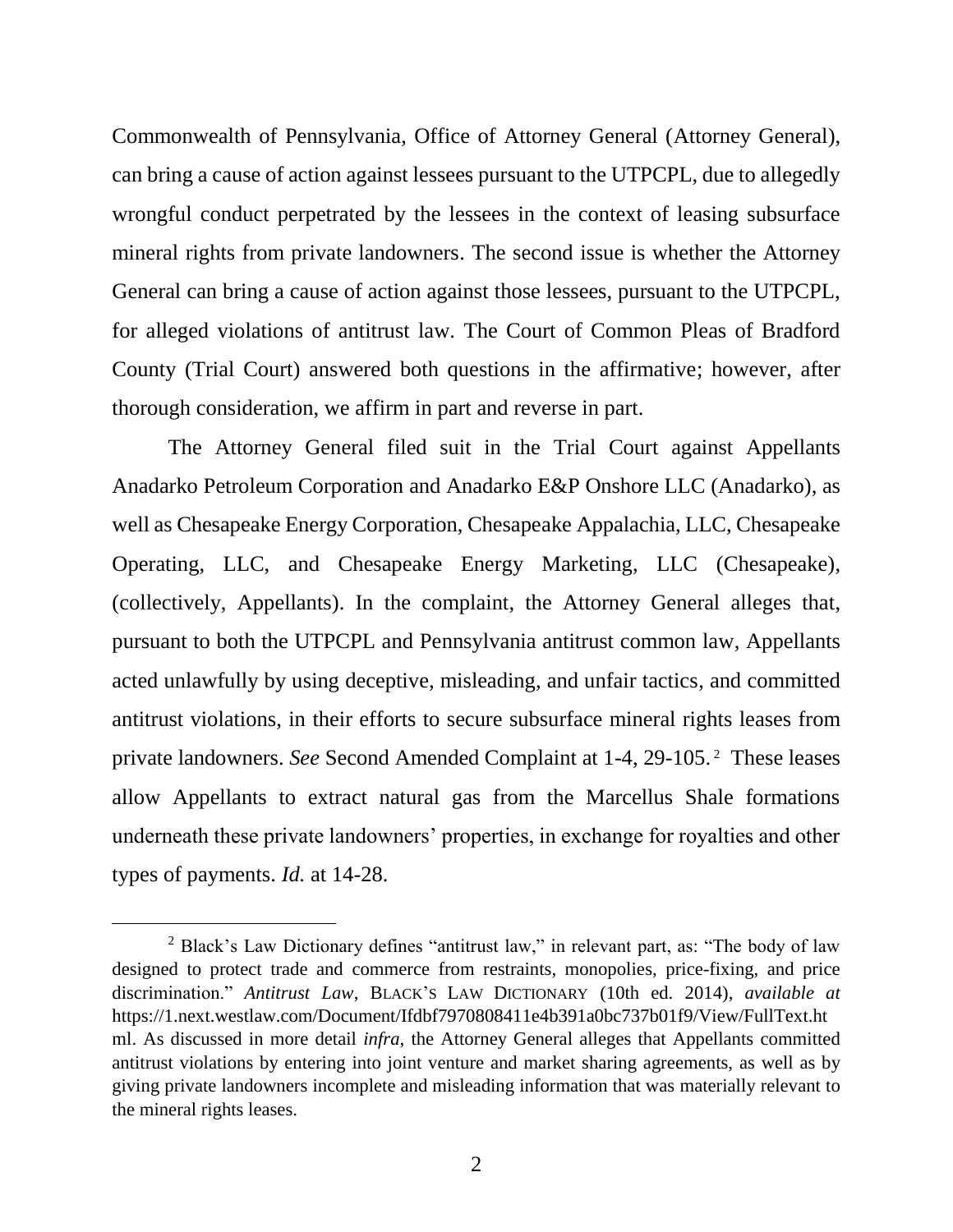The Attorney General alleges that Appellants agreed to split the portion of "northeast Pennsylvania within the Marcellus Shale gas play" between them, so that Anadarko and Chesapeake would each effectively have exclusive areas in which to seek mineral rights leases, without the fear that the other would tender competing offers to private landowners who were prospective lessors. *See* Second Amended Complaint at 62-76.

In response to the Attorney General's Second Amended Complaint, Appellants each filed preliminary objections. As part of their overall preliminary objections, Appellants made two arguments that are relevant to these interlocutory appeals. First, they demurred<sup>3</sup> on the basis that the Attorney General could not state claims against them under the UTPCPL, because this law could only be applied to address the allegedly deceptive or unfair conduct of *sellers* in the context of a consumer transaction. Anadarko's Preliminary Objections at 11; Chesapeake's Preliminary Objections at 2-3. Since they had leased subsurface mineral rights, Appellants argued that they were effectively *buyers* in these transactions, and that their conduct was thus not actionable under the terms of the UTPCPL. Anadarko's Preliminary Objections at 11-13; Chesapeake's Preliminary Objections at 3. Second, they demurred on the grounds that antitrust claims could not be made under the

 $3$  A demurrer tests the legal sufficiency of the complaint. . . . In ruling on preliminary objections, the courts must accept as true all wellpled allegations of material fact as well as all inferences reasonably deducible from the facts. . . . However, unwarranted inferences, conclusions of law, argumentative allegations or expressions of opinion need not be accepted. . . . For preliminary objections to be sustained, it must appear with certainty that the law will permit no recovery, and any doubt must be resolved in favor of the nonmoving party.

*Christ the King Manor v. Dep't of Pub. Welfare*, 911 A.2d 624, 633 (Pa. Cmwlth. 2006), *aff'd*, 951 A.2d 255 (Pa. 2008).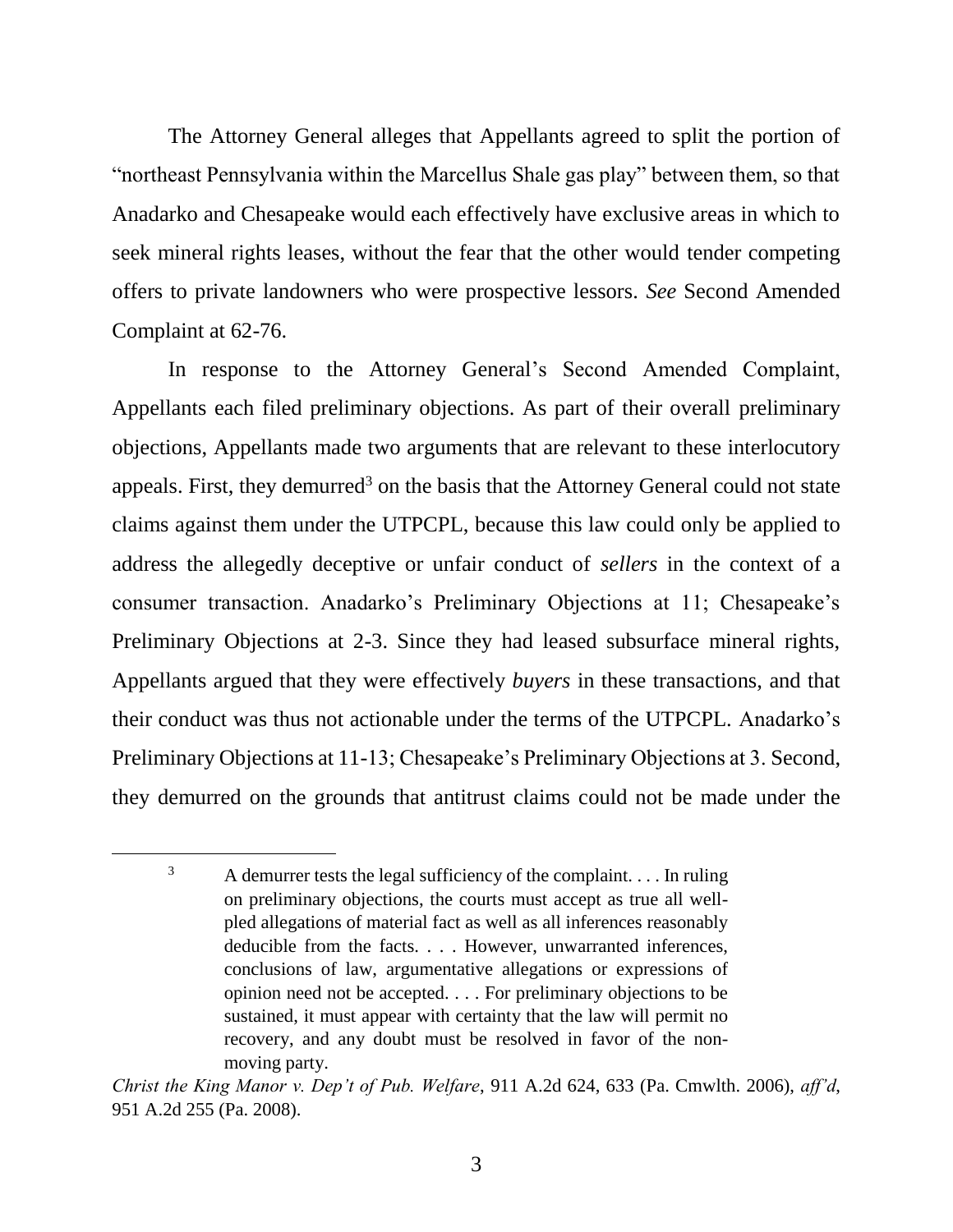UTPCPL, as this law was not designed to be an antitrust statute. Anadarko's Preliminary Objections at 28-32; Chesapeake's Preliminary Objections at 5-6.

The Trial Court sustained Appellants' Preliminary Objections in part and overruled them in part. Of relevance to these interlocutory appeals, the Trial Court held that the Attorney General could sue Appellants pursuant to the UTPCPL, since the companies were conducting trade or commerce, as those terms were defined in the Law, and determined that the Law permitted the Attorney General to pursue antitrust claims against these companies under the UTPCPL. Tr. Ct. Op. at 16-33, 47-50. After making these rulings, the Trial Court *sua sponte* certified these issues for interlocutory appeal, recognizing that they are questions of first impression in which different interpretations of the law were being debated. *Id.* at 73-75, 79, 81- 82. Appellants then filed separate petitions for permission to appeal on an interlocutory basis,<sup>4</sup> which the Honorable Bonnie Brigance Leadbetter granted, consolidating Appellants' respective appeals and limiting them to the following two questions:

> 1. Whether a cause of action may be brought under the [UTPCPL] for alleged wrongful conduct by lessees in oil and gas lease transactions.

> 2. Whether a cause of action may be brought under the [UTPCPL] for alleged antitrust violations.

Commonwealth Court Order, 3/12/18, at 2-3. The parties subsequently filed responsive briefs and appeared for *en banc* argument. These issues are now ready for our consideration.<sup>5</sup>

<sup>4</sup> *See* Pa. R.A.P. 312, 1311, 1322 (allowing parties to request, and appellate courts to grant, interlocutory appeals by permission).

<sup>5</sup> Our standard of review regarding questions of statutory interpretation is "*de novo* and plenary." *Danganan v. Guardian Prot. Servs.*, 179 A.3d 9, 15 (Pa. 2018); *see also* 1 Pa. C.S. § 1921 (legislatively established standards for judicial interpretation of statutes).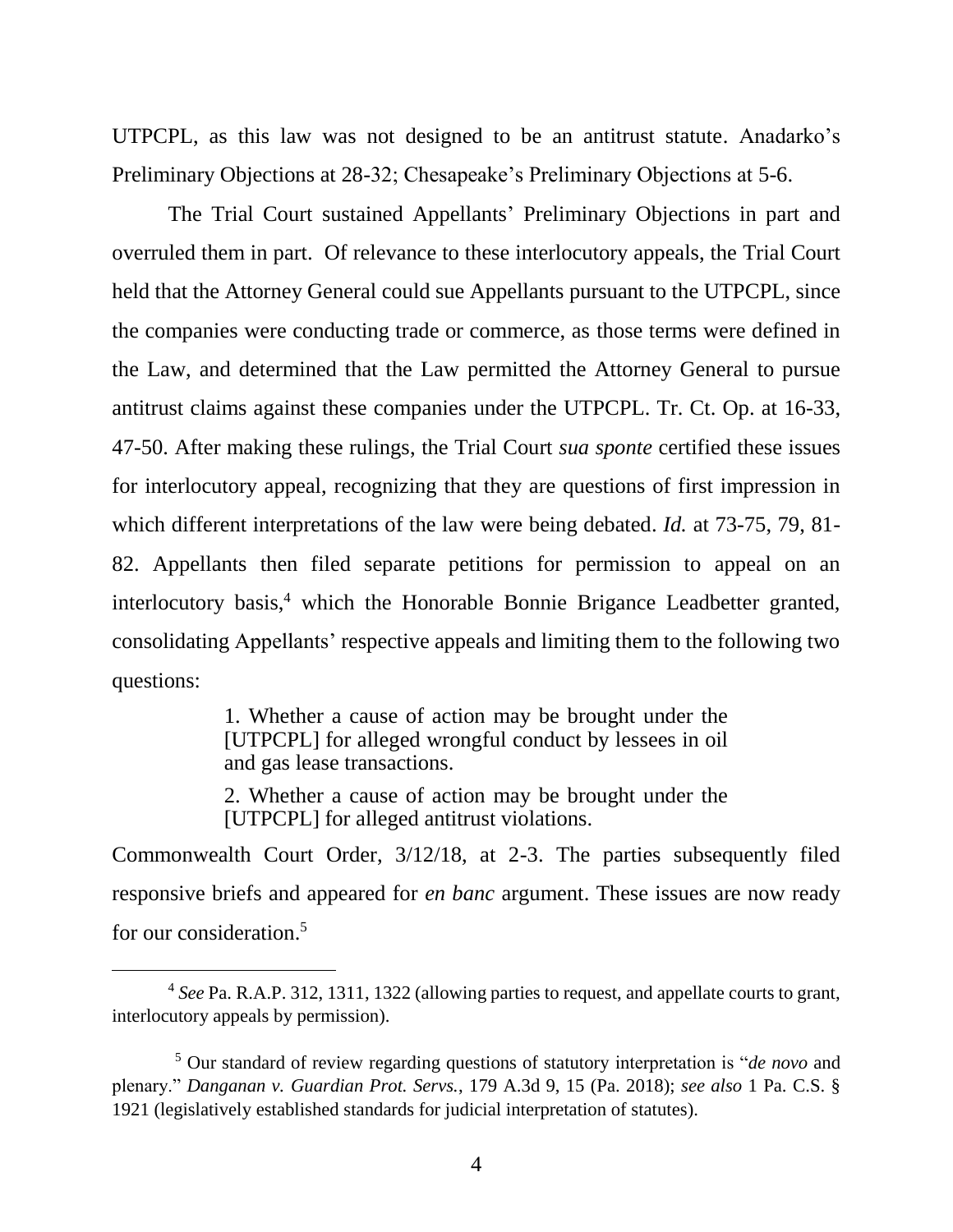# **The UTPCPL**

The Legislature sought by the [UTPCPL] to benefit the public at large by eradicating, among other things, 'unfair or deceptive' business practices. Just as earlier legislation was designed to equalize the position of employer and employee and the position of insurer and insured, this Law attempts to place on more equal terms seller and consumer. These remedial statutes are all predicated on a legislative recognition of the unequal bargaining power of opposing forces in the marketplace.

Instantly, the Legislature strove, by making certain modest adjustments, to ensure the fairness of market transactions. No sweeping changes in legal relationships were occasioned by the [Law], since prevention of deception and the exploitation of unfair advantage has always been an object of remedial legislation.

Although the [UTPCPL] did articulate the evils desired to be remedied, the statute's underlying foundation is fraud prevention. . . .

Since the [UTPCPL] was in relevant part designed to thwart fraud in the statutory sense, it is to be construed liberally to effect its object of preventing unfair or deceptive practices.

*Com., by Creamer v. Monumental Props., Inc.*, 329 A.2d 812, 815-17 (Pa. 1974)

(footnotes and internal citations omitted).

Per the UTPCPL's express language, the General Assembly has "declared unlawful" 21 separate categories of "[u]nfair methods of competition and unfair or deceptive acts or practices in the conduct of any trade or commerce[,]" as well as any acts or practices designated as such by the Attorney General through the administrative rulemaking process. Section 3 of the UTPCPL, 73 P.S. § 201-3; *see*  Sections 2(4) and 3.1 of the UTPCPL, 73 P.S. §§ 201-2(4), 201-3.1.<sup>6</sup> Of relevance

<sup>&</sup>lt;sup>6</sup> The Attorney General may adopt, after public hearing, such rules and regulations as may be necessary for the enforcement and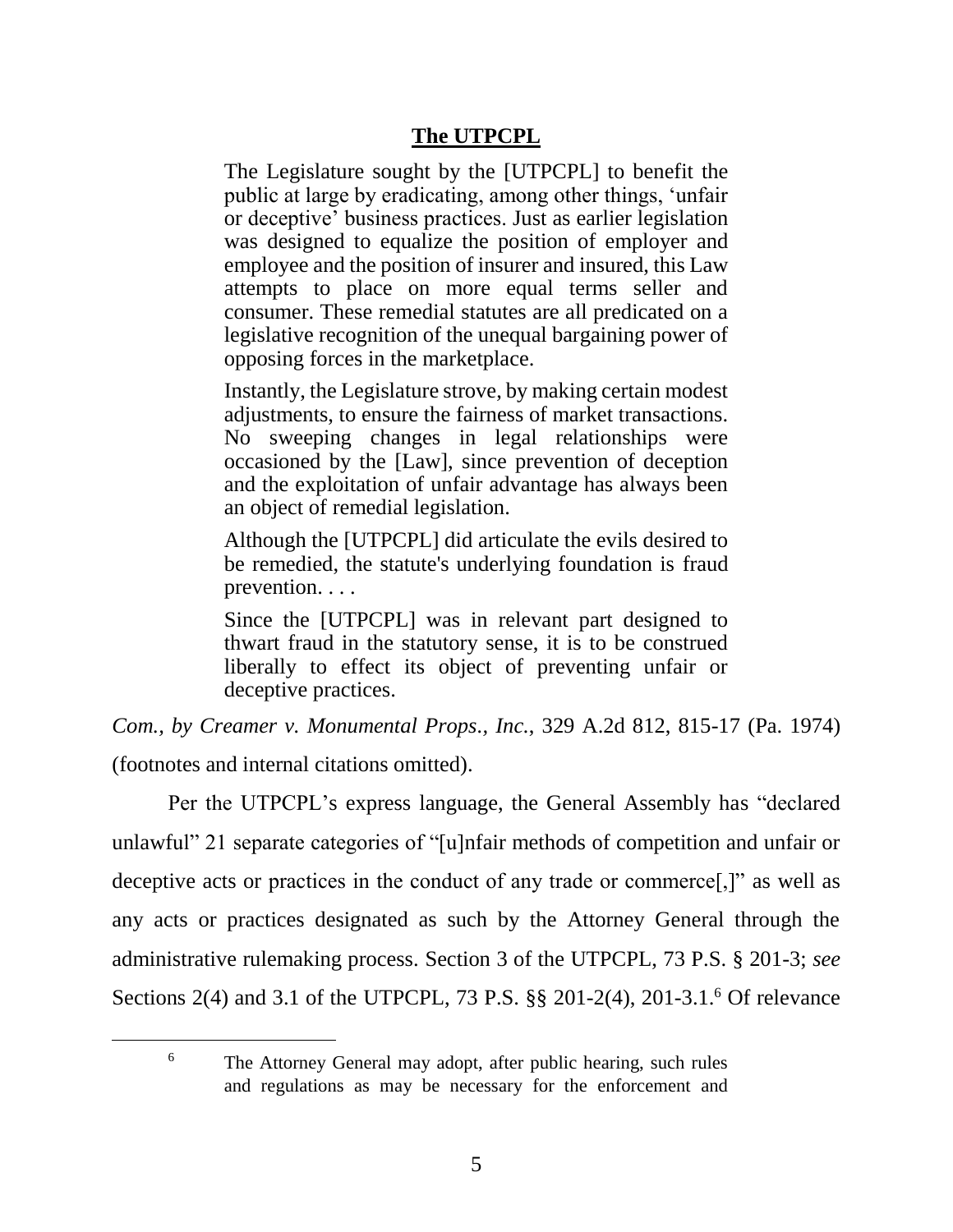here is the subsection that prohibits "[e]ngaging in any other fraudulent or deceptive conduct which creates a likelihood of confusion or of misunderstanding." Section  $2(xxi)$  of the UTPCPL, 73 P.S. § 201-2 $(xxi)$ .

The Law defines "'trade' and 'commerce'" as "the advertising, offering for sale, sale or distribution of any services and any property, tangible or intangible, real, personal or mixed, and any other article, commodity, or thing of value wherever situate, and includes any trade or commerce directly or indirectly affecting the people of this Commonwealth." Section 2(3) of the UTPCPL, 73 P.S. § 201-2(3). In addition, the UTPCPL authorizes actions by private parties and imbues the Attorney General, as well as district attorneys throughout this Commonwealth, with the power to file suit if they "[have] reason to believe that any person is using or is about to use any method, act or practice declared by [73 P.S. § 201-3] to be unlawful, and that proceedings would be in the public interest[.]" Section 4 of the UTPCPL, 73 P.S. § 201-4.

### **The Attorney General's UTPCPL Claims Against Appellants**

In this interlocutory appeal, Appellants argue that the Trial Court erred by holding that the Attorney General could sue them pursuant to the UTPCPL. According to Appellants, since they merely leased subsurface mineral rights from private landowners, they were not selling or distributing anything and consequently, the UTPCPL does not apply to their conduct, as the lease transactions do not satisfy the statutory definition of 'trade or commerce[.]'" Appellants' Br. at 13, 18-19.

administration of this act. Such rules and regulations when promulgated pursuant to the act of July 31, 1968 (P.L. 769, No. 240), [*as amended*, 45 P.S. §§ 1102-1602, and 45 Pa. C.S. §§ 501-907,] known as the "Commonwealth Documents Law," shall have the force and effect of law.

<sup>73</sup> P.S. § 201-3.1, added by the Act of November 24, 2016, P.L. 1166.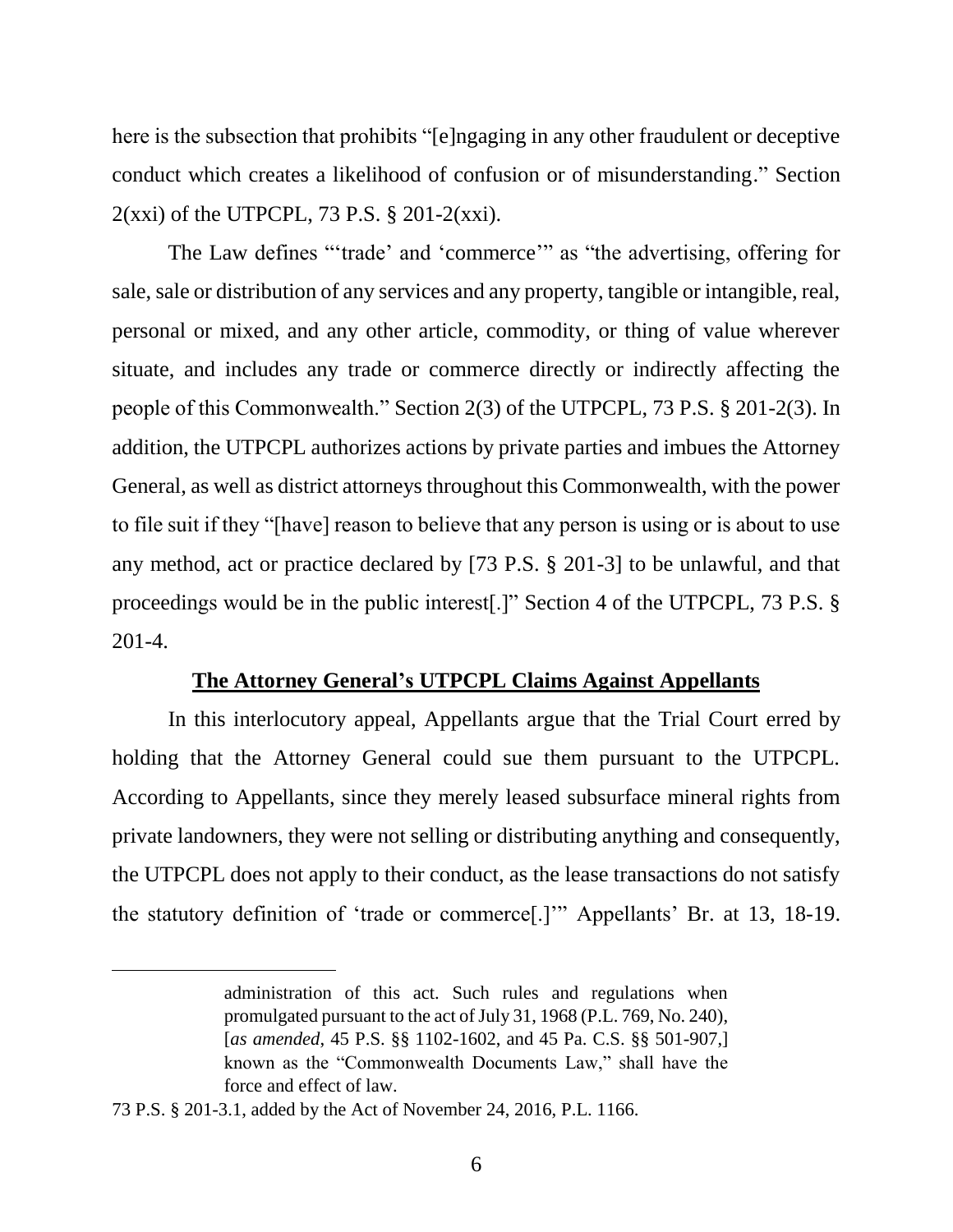Instead, Appellants contend that the UTPCPL is designed to only protect *consumers* against the underhanded behavior of sellers, rather than *all parties* to a given transaction. *Id.* at 13, 16-17.

In addition, Appellants maintain that the Trial Court erred in finding that these leases constituted "distribution of services," which is part of the definition of "'trade' and 'commerce'" found in 73 P.S. § 201-2(3). *Id.* at 19-20. Appellants argue that the Trial Court was bound by the Attorney General's averments in its Second Amended Complaint, which make clear "that the object of the lease arrangement was for [Appellants] and other gas companies to purchase outright landowners' interests in oil and gas deposits beneath the surface of their land." *Id.*

Furthermore, Appellants state that the Trial Court erred by finding that their conduct fell within the second clause of the UTPCPL's definition of "'trade' and 'commerce,'" which states, "'trade' and 'commerce' . . . includes any trade or commerce directly or indirectly affecting the people of this Commonwealth." *Id.* at 20-21; *see* 73 P.S. § 201-2(3). According to Appellants, the doctrine of *ejusdem*  generis<sup>7</sup> requires this second clause to be read as referring to activities of the "same" general nature or class" as those mentioned in the first clause<sup>8</sup> of Section 2(3) of the UTPCPL. Appellants' Br. at 21. Consequently, the Trial Court should not have used the ordinary definition of "'trade' and 'commerce'" when deciding whether Appellants' actions were trade or commerce for purposes of the Law, not only

<sup>7</sup> "Under our statutory construction doctrine *ejusdem generis* ('of the same kind or class'), where general words follow the enumeration of particular classes of persons or things, the general words will be construed as applicable only to persons or things of the same general nature or class as those enumerated." *McClellan v. Health Maint. Org. of Pa.*, 686 A.2d 801, 806 (Pa. 1996).

<sup>&</sup>lt;sup>8</sup> "Trade' and 'commerce' mean the advertising, offering for sale, sale or distribution of any services and any property, tangible or intangible, real, personal or mixed, and any other article, commodity, or thing of value wherever situate[.]" 73 P.S. § 201-2(3).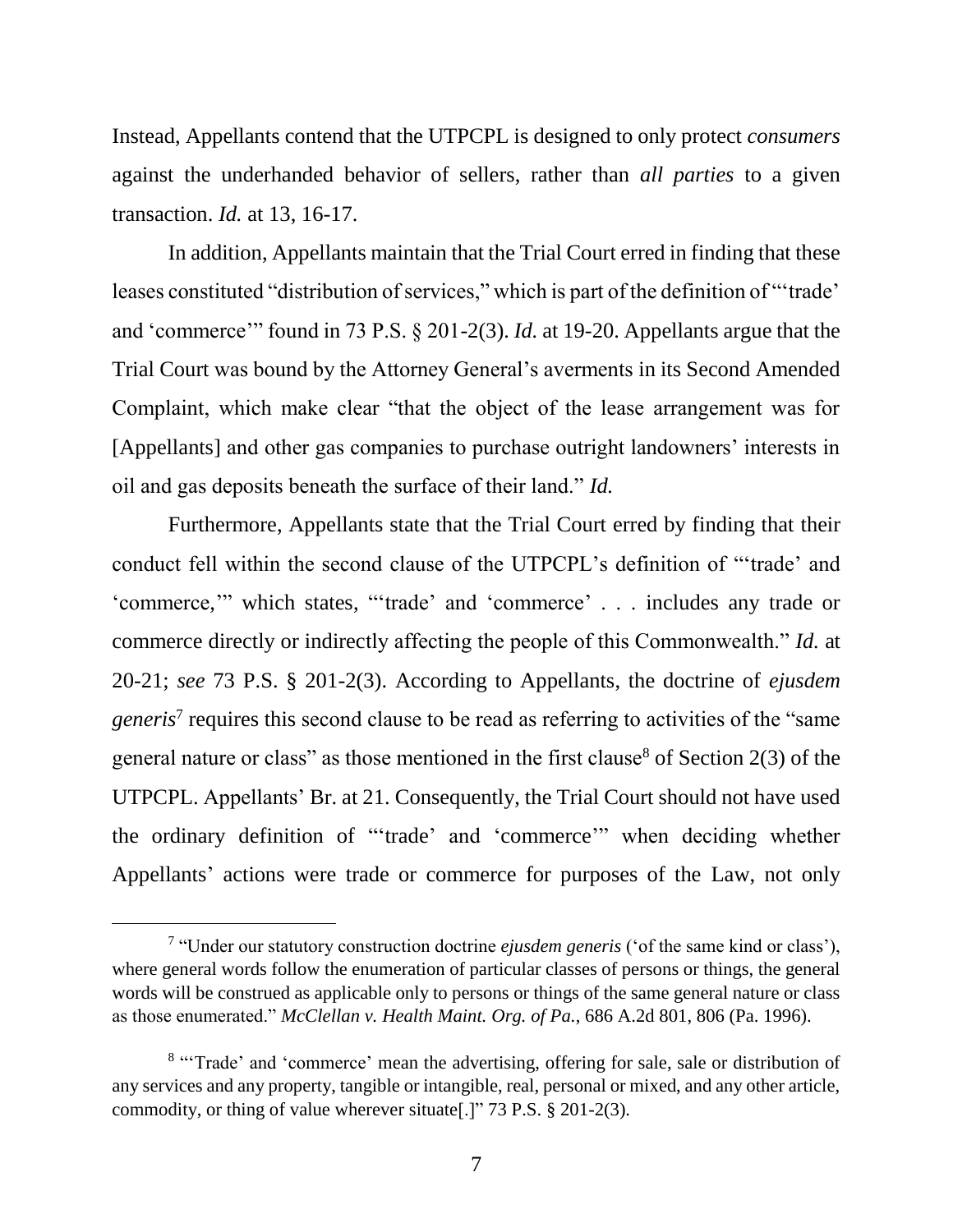because of the doctrine of *ejusdem generis*, but also because reading the second clause as being independent would effectively render the first clause's narrower definition superfluous. *Id.* at 22-25.

We disagree. Contrary to Appellants' desired conclusion, we find that their conduct in relation to the aforementioned leases constitutes "'trade' and 'commerce,'" as those terms are understood in the context of the Law. As we have already noted, Section 2(3) of the UTPCPL states that

> 'Trade' and 'commerce' mean the advertising, offering for sale, sale or distribution of any services and any property, tangible or intangible, real, personal or mixed, and any other article, commodity, or thing of value wherever situate, and includes any trade or commerce directly or indirectly affecting the people of this Commonwealth.

73 P.S. § 201-2(3).

. . .

Per this statutory language, and our case law, these leases were, in essence, sales. The Pennsylvania Supreme Court recognized long ago that residential leases are functionally equivalent to a property sale in many ways, and that residential leases fall within the scope of "'trade' and 'commerce'" under the UTPCPL. *See Monumental Props., Inc.*, 329 A.2d at 820-26. As the *Monumental Properties* court noted,

> there is substantial common-law authority that the leasing of property is identical to the sale of the premises. Dean Prosser accurately states the general rule:

> > 'When land is leased to a tenant, the law of property regards the lease as equivalent to a sale of the premises for the term.'

W. Prosser, Handbook of the Law of Torts [§] 63, at 399 (4th ed. 1971) (footnote omitted).

Courts of other jurisdictions have considered leases as the sale of an interest in real estate, *e.g., Brenner v. Spiegle*,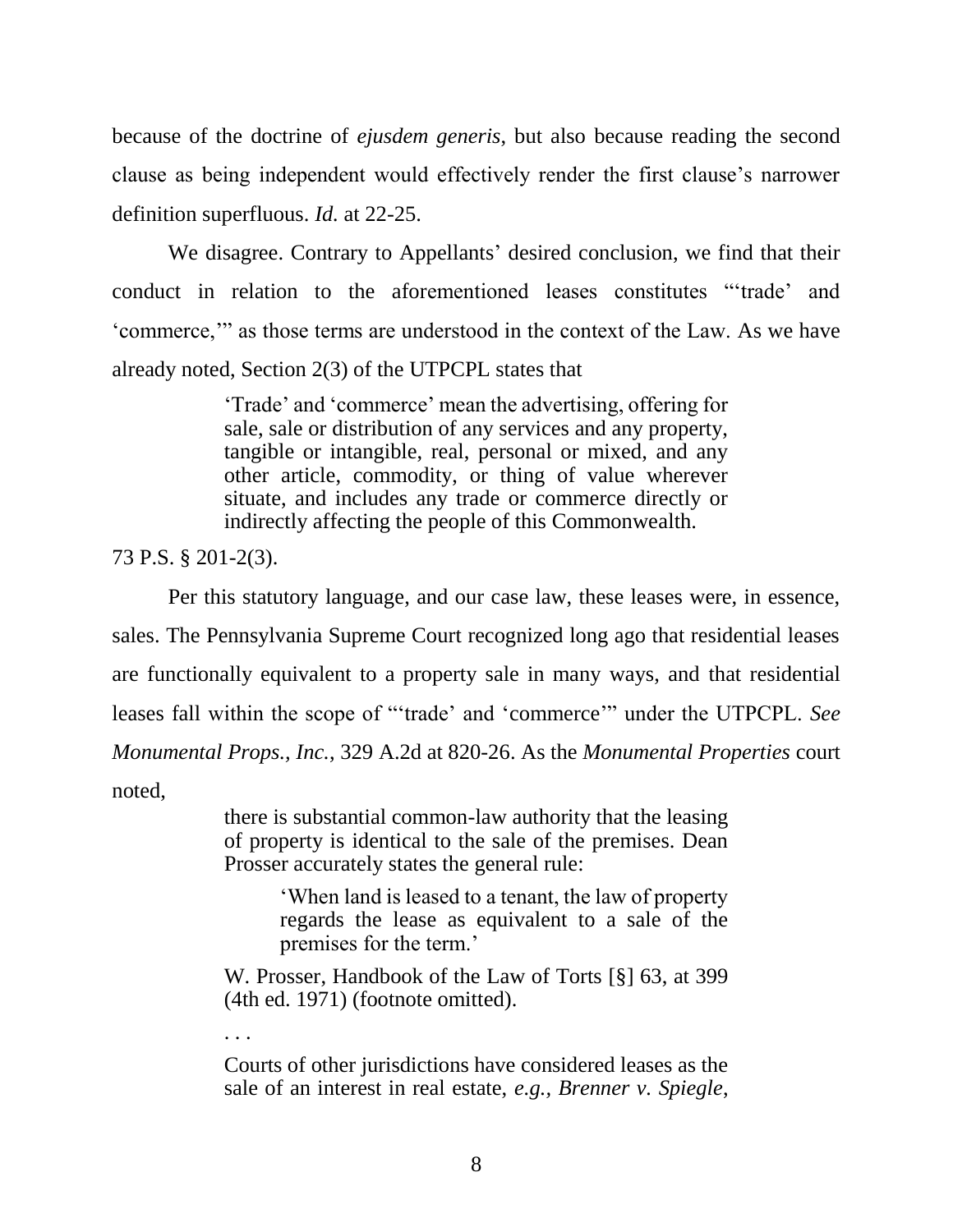116 Ohio St. 631, 632, 157 N.E. 491, 492—493 (1927), or as the 'sale of the possession, occupancy and profits of land for a term.' *Thiokol Chemical Corp. v. Morris County Board of Taxation*, 41 N.J. 405, 416, 197 A.2d 176, 182 (1964). Still other courts recognize that the lessee's interest is tantamount to absolute ownership of the premises for the term.

It is certainly the modern understanding of the common law of leases that '(a) tenant is a purchaser of an estate in land[.]' *Pines v. Perssion*, 14 Wis.2d 590, 594, 111 N.W.2d 409, 412 (1961).

. . .

*Id.* at 822-23 (some footnotes and citations omitted). We recognize that *Monumental Properties* focused upon residential leases, and stated that the UTPCPL "attempts to place on more equal terms seller and consumer." *Id.* at 816. However, given the General Assembly's intent that the Law be liberally interpreted, so as "to benefit the public at large by eradicating, among other things, 'unfair or deceptive' business practices[,]" *id.* at 815, we find that Section 2(3)'s express language covers business and commercial leases as well, not just those which involve consumers or are residential in nature. *See Danganan*, 179 A.3d at 16 ("[W]e recognize . . . the wide range of conduct the [UTPCPL] was designed to address, including equalizing the bargaining power of the seller and consumer, ensuring the fairness of market transactions, and preventing deception and exploitation, all of which harmonize with the statute's broad underlying foundation of fraud prevention.").

Here, under the terms of the at-issue leases, the private landowners effectively relinquish title to Appellants for natural gas that is extracted from their land during the lease term, in exchange for some combination of up-front and royalty payments. *See*, *e.g.*, Second Amended Complaint, Exs. G, H, Q. We fail to see how that is functionally different from a sale of property.

9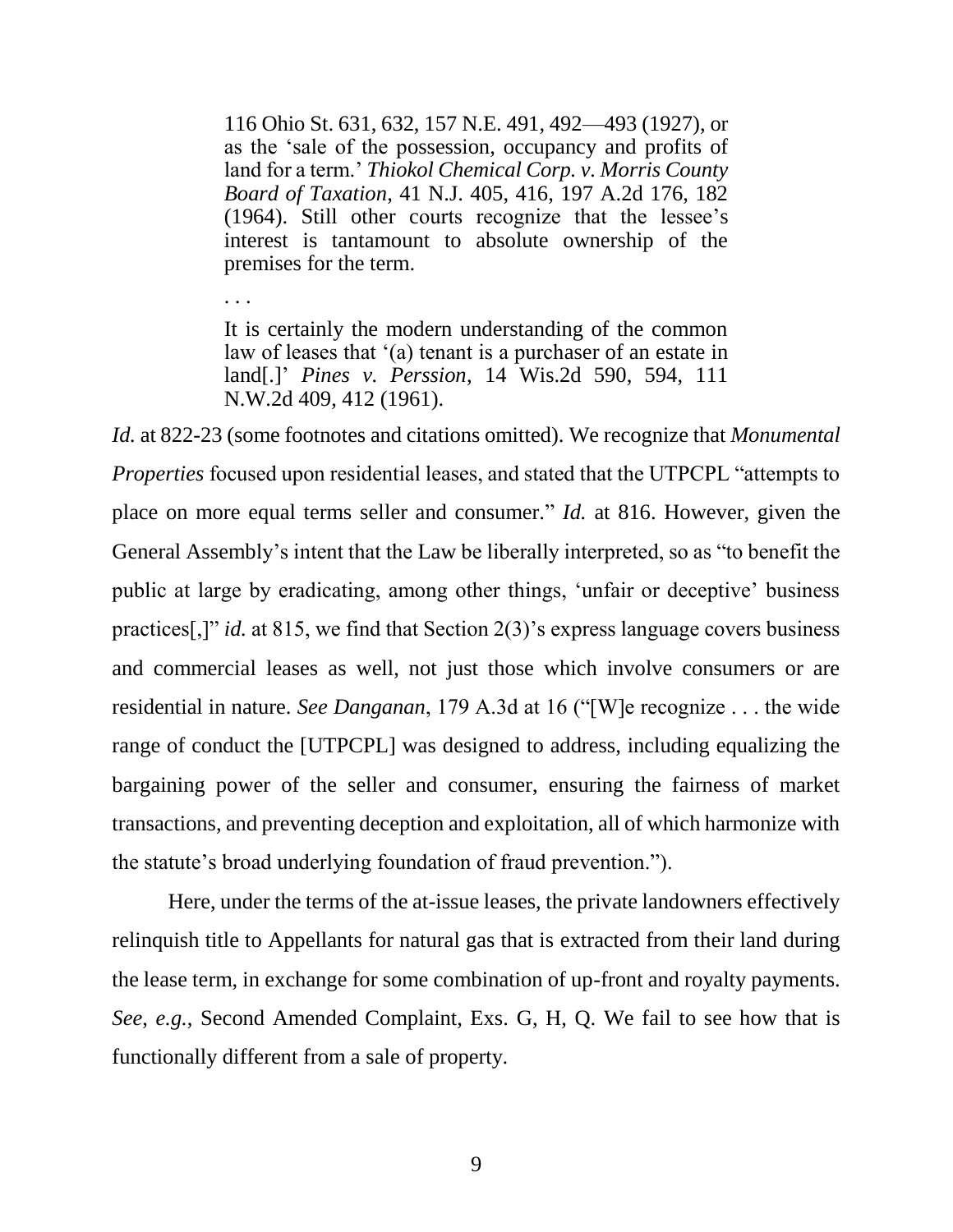Furthermore, in *Danganan*, our Supreme Court interpreted Section 2(3) of the UTPCPL as containing two *distinct and independent* clauses, the latter of which "does not modify or qualify the preceding terms. 73 P.S.  $\S 201-2(3)$ . Instead, [the second clause] is appended to the end of the [first clause's] definition and [is] prefaced by 'and includes,' thus indicating an inclusive and broader view of trade and commerce than expressed by the antecedent language." *Danganan*, 179 A.3d at 16. Therefore, this second clause operates as a catch-all of sorts, enabling "'trade' and 'commerce'" to be defined in terms of common usage and not just, as argued by Appellants, through the narrower, more specific language of the first clause. *See* 1 Pa. C.S. § 1903(a).<sup>9</sup> "Pennsylvania courts generally use dictionaries as source material to determine the common and approved usage of terms not defined in statutes." *THW Grp., LLC v. Zoning Bd. of Adjustment*, 86 A.3d 330, 343 (Pa. Cmwlth. 2014). Consequently, we turn to Merriam-Webster's Dictionary, which defines "trade" and "commerce," in relevant part and respectively as, "the business of buying and selling or bartering commodities"<sup>10</sup> and "the exchange or buying and selling of commodities on a large scale involving transportation from place to place."<sup>11</sup>

<sup>&</sup>lt;sup>9</sup> "Words and phrases shall be construed according to rules of grammar and according to their common and approved usage; but technical words and phrases and such others as have acquired a peculiar and appropriate meaning or are defined in this part, shall be construed according to such peculiar and appropriate meaning or definition." 1 Pa. C.S. § 1903(a).

<sup>&</sup>lt;sup>10</sup> "Trade." Merriam-Webster.com. https://www.merriam-webster.com/dictionary/trade (last visited March 12, 2019).

<sup>&</sup>lt;sup>11</sup> "Commerce." Merriam-Webster.com. https://www.merriamwebster.com/dictionary/commerce (last visited March 12, 2019).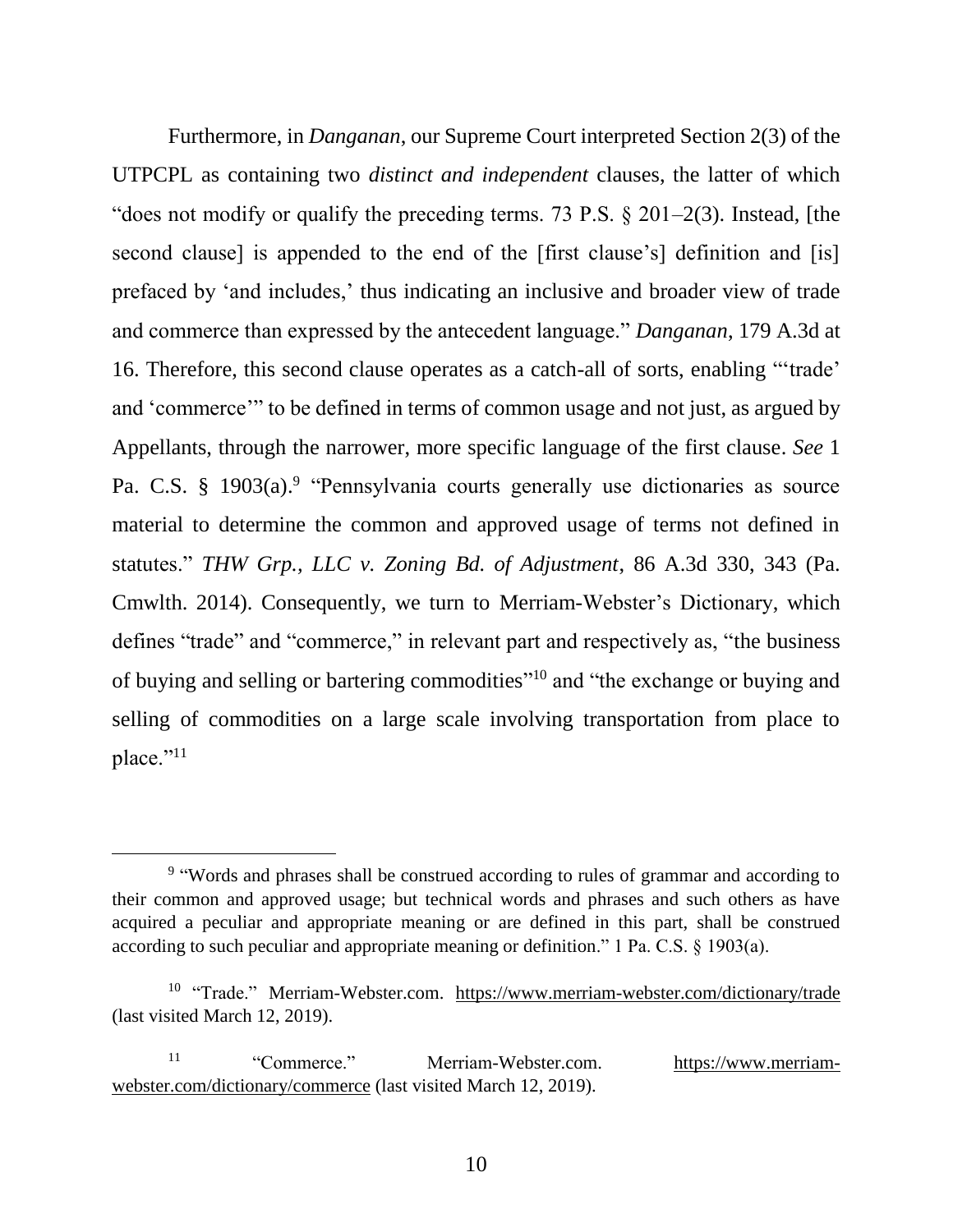Again, Appellants have, by virtue of leasing subsurface mineral rights, purchased time-limited rights to whatever natural gas is situated underneath the private landowners' properties. Thus, these transactions are, in the context of the UTPCPL, "'trade' or 'commerce'."<sup>12</sup>

Having decided that Appellants' leases qualify under the Law as "'trade' or 'commerce'," the question then becomes whether this type of activity can give rise to a UTPCPL action by the Attorney General. We find that it can. As noted above, the UTPCPL states that "[u]nfair methods of competition and unfair or deceptive acts or practices in the conduct of any trade or commerce as defined by subclauses (i) through (xxi) of [73 P.S. § 201-2] and regulations promulgated under [73 P.S. § 201-3.1] are hereby declared unlawful." 73 P.S. § 201-3. The key phrase here is "in the conduct," which, when read in the full context of the language used in Section 3 of the UTPCPL, pertains to *all* "[u]nfair methods of competition and unfair or deceptive acts or practices" connected to UTPCPL-defined "'trade' or 'commerce'," regardless of who is committing these unlawful acts.

Additionally, while the UTPCPL places restrictions on the ability of private parties to file suit,<sup>13</sup> the Law creates no such impediment for the Attorney General.

<sup>&</sup>lt;sup>12</sup> Because of our holding that these leases are "sales," within the context of Section  $2(3)$ 's first clause, and "'trade' or 'commerce'," within the context of Section 2(3)'s second clause, we do not address Appellants' argument that the Trial Court erred in ruling that the leases constitute ""trade' or 'commerce'" because they qualify as "distribution of services."

<sup>&</sup>lt;sup>13</sup> Sections 7(a) and 9.2(a)-(b) of the UTPCPL limit private actions to those initiated by buyers, consumers, and lessees:

<sup>(</sup>a) Where goods or services having a sale price of twenty-five dollars (\$25) or more are sold or contracted to be sold to a buyer, as a result of, or in connection with, a contact with or call on the buyer or resident at his residence either in person or by telephone, that consumer may avoid the contract or sale by notifying, in writing, the seller within three full business days following the day on which the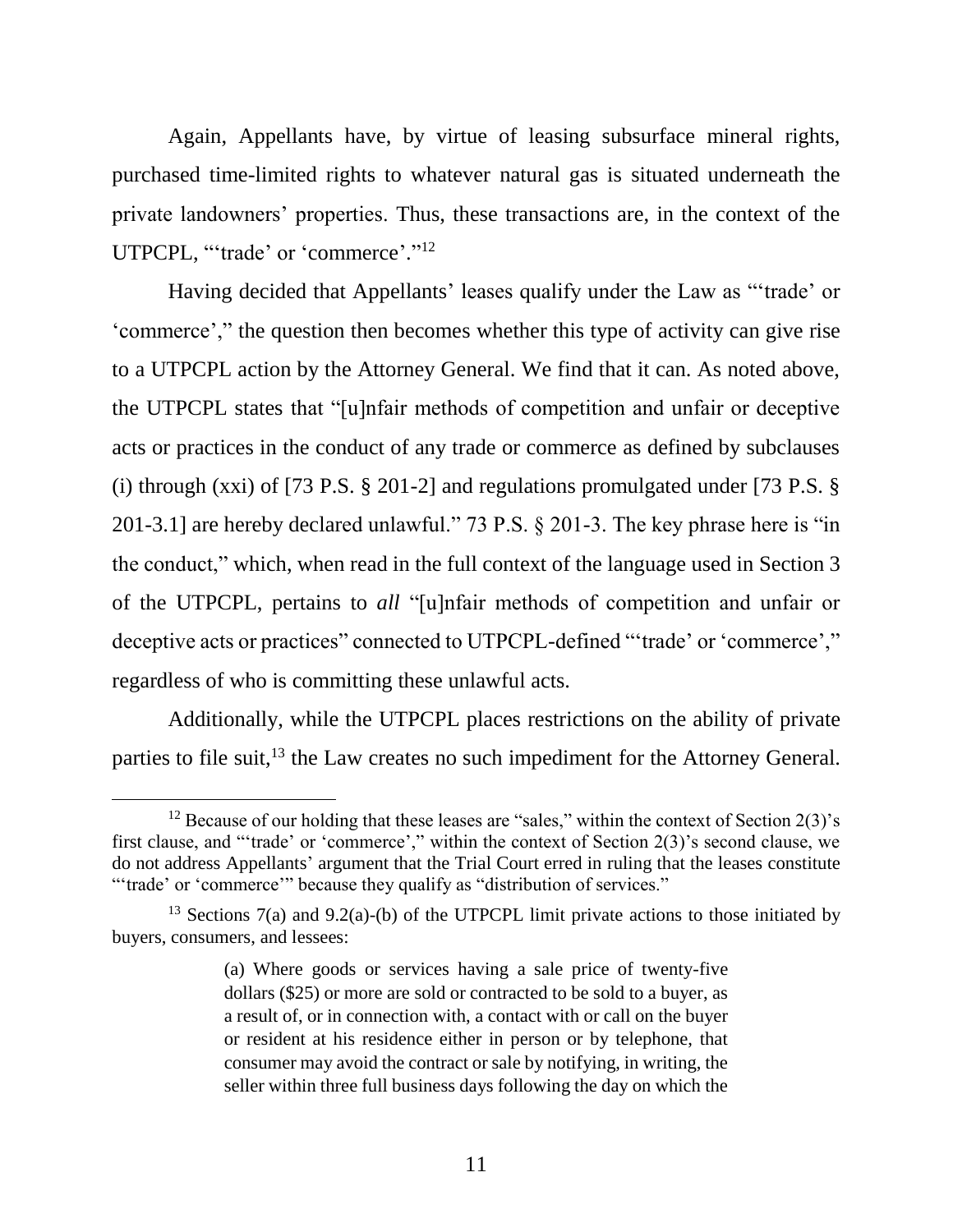Instead, the Attorney General is imbued with the express authority to file suit against "any person," whenever the Attorney General determines that such a person "is using or is about to use any method, act or practice declared by [73 P.S. § 201-3] to be unlawful, and that proceedings would be in the public interest[.]" 73 P.S. § 201- 4. Section 2(2) of the Law defines "person" as "natural persons, corporations, trusts, partnerships, incorporated or unincorporated associations, and any other legal entities." *Id.* at § 201-2(2). Given that the Appellants are comprised of various corporations and other legal entities, they are thus subject to suit under the UTPCPL.

Tying this all together, the Attorney General has asserted that Appellants, which are UTPCPL-classified "persons," have operated deceptively, misleadingly,

73 P.S. § 201-7(a).

l

(a) Any person who purchases or leases goods or services primarily for personal, family or household purposes and thereby suffers any ascertainable loss of money or property, real or personal, as a result of the use or employment by any person of a method, act or practice declared unlawful by [73 P.S. § 201-3], may bring a private action to recover actual damages or one hundred dollars (\$100), whichever is greater. The court may, in its discretion, award up to three times the actual damages sustained, but not less than one hundred dollars (\$100), and may provide such additional relief as it deems necessary or proper. The court may award to the plaintiff, in addition to other relief provided in this section, costs and reasonable attorney fees.

(b) Any permanent injunction, judgment or order of the court made under [73 P.S. § 201-4] shall be prima facie evidence in an action brought under [73 P.S. § 201-9.2] that the defendant used or employed acts or practices declared unlawful by [73 P.S. § 201-3].

*Id.* § 201-9.2(a)-(b), added by the Act of November 24, 2016, P.L. 1166.

contract or sale was made and by returning or holding available for return to the seller, in its original condition, any merchandise received under the contract or sale. Such notice of rescission shall be effective upon depositing the same in the United States mail or upon other service which gives the seller notice of rescission.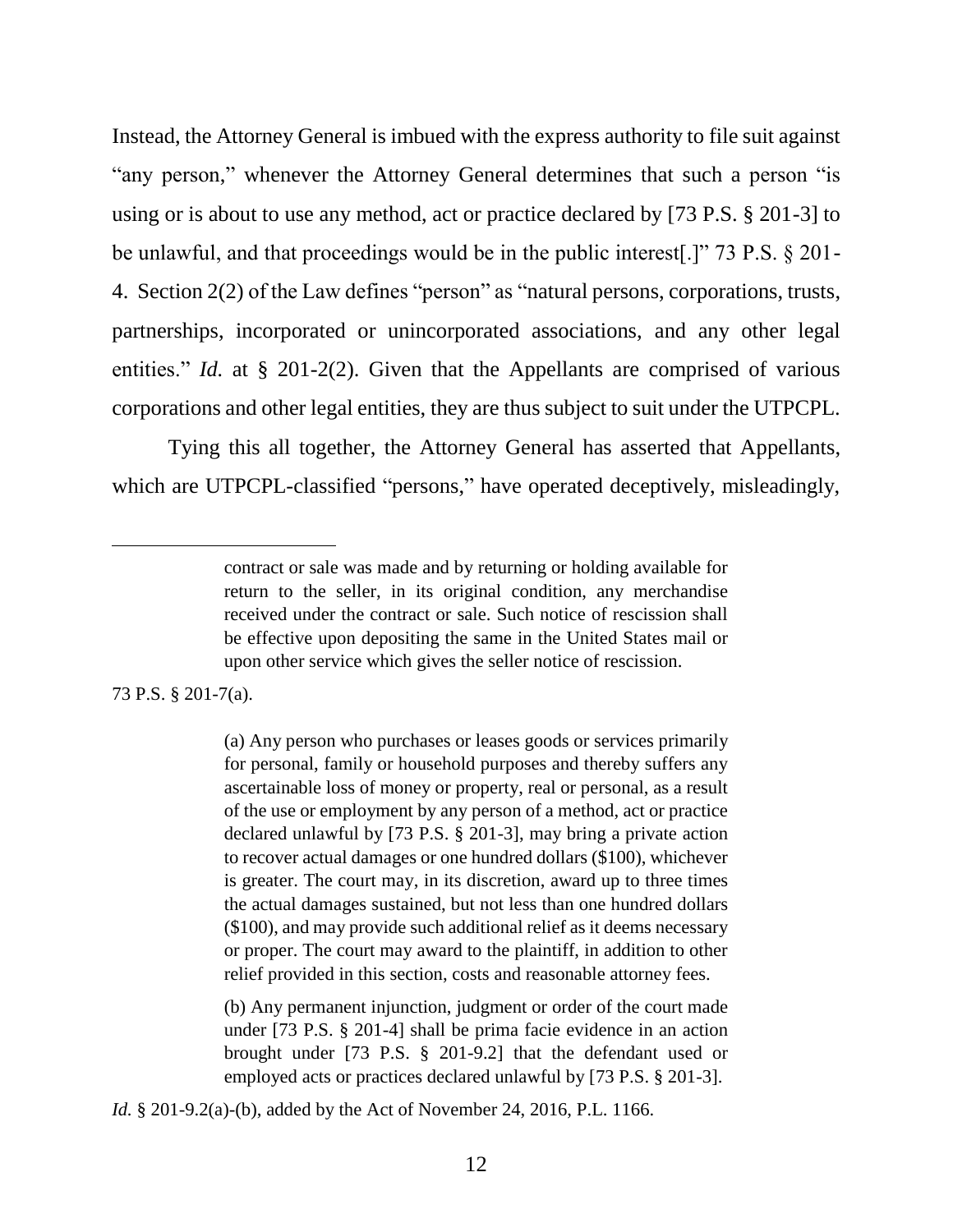and unfairly "in the conduct of any trade or commerce" (*i.e.*, the leasing of subsurface mineral rights from private landowners). Second Amended Complaint at 1-4, 29-78, 82-105; 73 P.S. § 201-3; *see* 73 P.S. § 201-2(4)(xxi) (defining "'[u]nfair methods of competition'" and 'unfair or deceptive acts or practices'[,]" in relevant part, as "[e]ngaging in any other fraudulent or deceptive conduct which creates a likelihood of confusion or of misunderstanding"). Therefore, the Attorney General has stated legally viable claims against Appellants. For these reasons, we hold that the Trial Court properly overruled Appellants' demurrers that their behavior in securing these leases was not actionable under the UTPCPL.

#### **The Attorney General's Antitrust Actions under the UTPCPL**

Appellants argue that the Trial Court erred in ruling that the Attorney General could use the UTPCPL to pursue claims against them that were rooted in alleged violations of antitrust law. Appellants note that the UTPCPL "does not prohibit joint ventures or in any way purport to regulate or penalize agreements among businesses[,]" such as those entered into by Appellants during their efforts to secure the aforementioned leases. Appellants' Br. at 13-14, 29. Instead, Appellants assert that the Attorney General is simply attempting to "retroactively and unilaterally" rewrite the UTPCPL, in order to get around the General Assembly's repeated failure to pass an antitrust statute, and the fact that damages are not recoverable under Pennsylvania antitrust common law. *Id.* at 13-14, 27-32.

According to Appellants, "[n]either the 'trade or commerce' definition in [73 P.S.] § 201-2(3) nor the catchall provision in [73 P.S.] § 201-2(4)(xxi) addresses agreements between market participants or in any other way purports to regulate competition." *Id.* at 29. Appellants note that the UTPCPL contains specific statutory definitions of "unfair methods of competition" and "unfair or deceptive acts or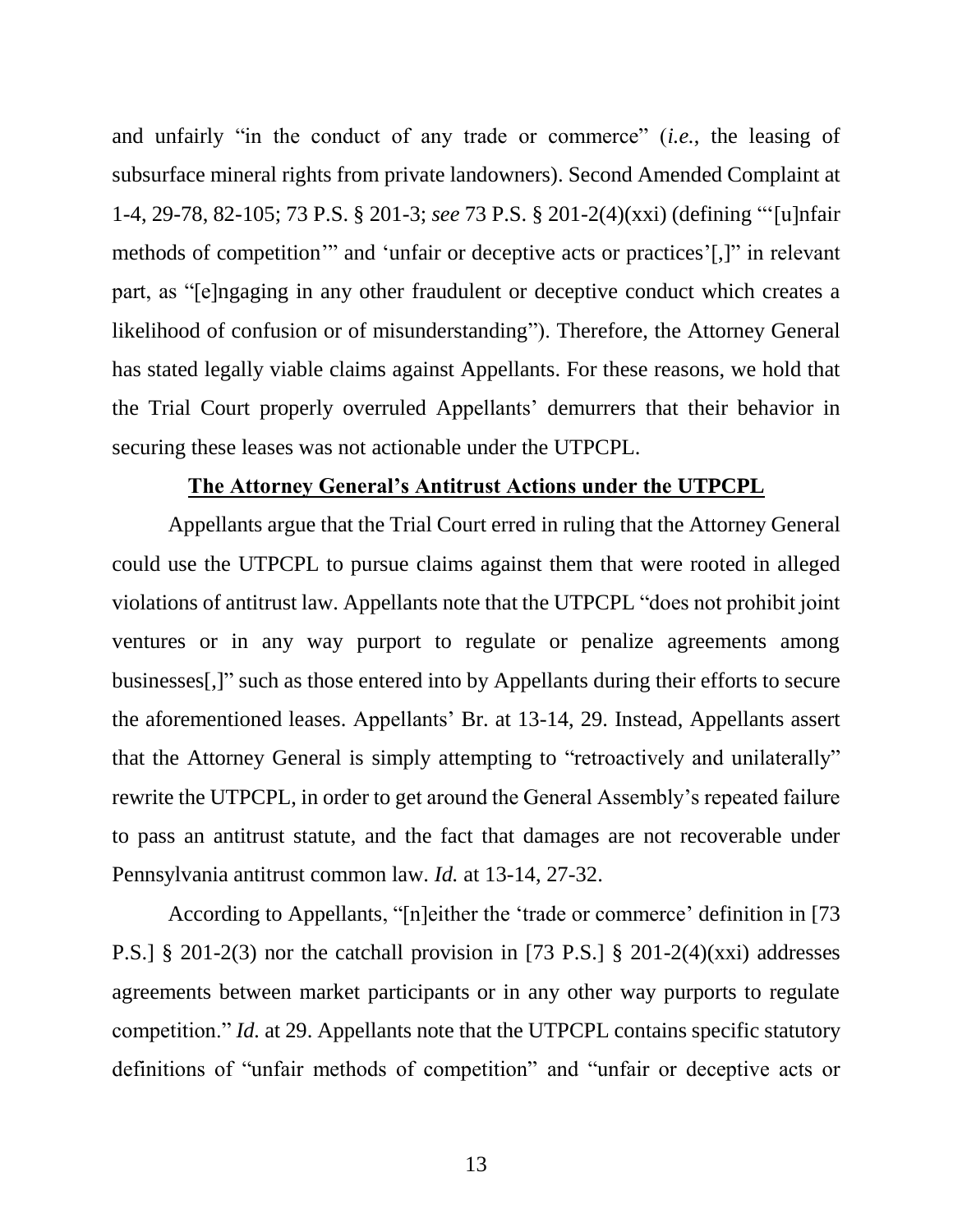practices" that do not include joint venture agreements, such as the kind in which Appellants were involved. Appellants' Reply Br. at 16-17. Appellants opine that this is what differentiates the UTPCPL from federal antitrust statutes such as the Federal Trade Commission (FTC) Act, 15 U.S.C. §§ 41-58, which contains no definition of "unfair methods of competition" and "unfair or deceptive acts or practices" and, thus, renders unlawful a far broader swath of activities than the UTPCPL. <sup>14</sup> *Id.* at 16-18. Consequently, Appellants conclude that the General Assembly's intent that the UTPCPL be liberally construed should not be interpreted in a way that disregards the plain language of the Law or permits the creation of antitrust provisions that are not explicitly contained within the UTPCPL. Appellants' Br. at 32-33.

We agree with Appellants that the UTPCPL is not designed to render *all* antitrust violations actionable and that the scope of actionable antitrust behavior under the UTPCPL is narrower than under federal antitrust law. As we have already noted, the UTPCPL provides two avenues through which activities can be declared "unfair methods of competition" or "unfair or deceptive acts or practices." First, the General Assembly may define a given activity as unlawful by statute in Section 2(4) of the Law. Second, the Attorney General, by virtue of Section 3.1 of the Law, may also promulgate definitions of these terms through the administrative rulemaking process. 73 P.S. § 201-3.1. Given that neither the Attorney General nor the General Assembly has thus far used their powers to expressly define monopolistic behavior, joint ventures, or market sharing agreements as examples of "unfair methods of competition" or "unfair or deceptive acts or practices," we find that such activities are not *per se* unlawful for purposes of the UTPCPL. Consequently, the only manner

<sup>&</sup>lt;sup>14</sup> Section 5 of the FTC Act merely states: "Unfair methods of competition in or affecting commerce, and unfair or deceptive acts or practices in or affecting commerce, are hereby declared unlawful." 15 U.S.C. § 45(a)(1).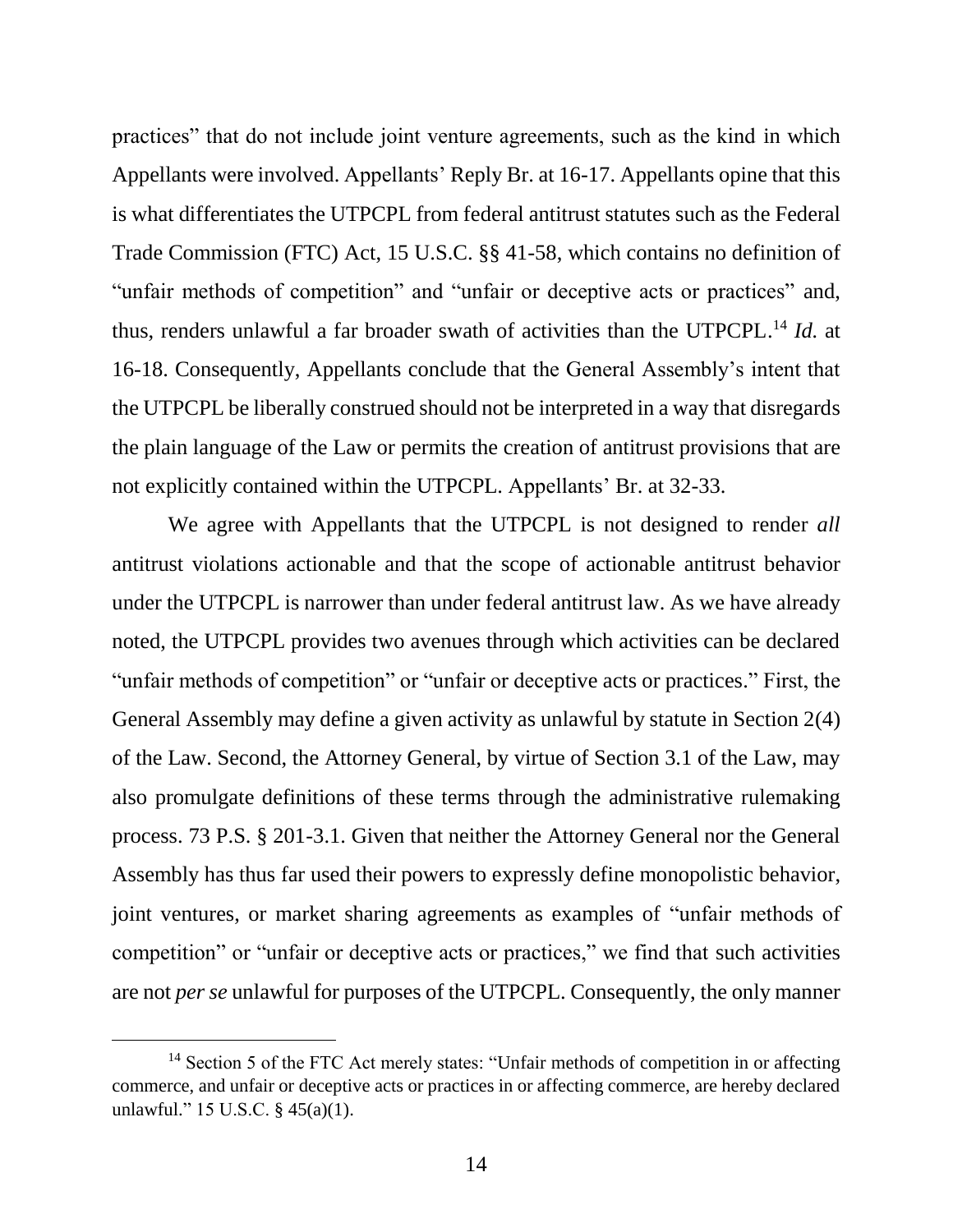in which these activities can give rise to viable UTPCPL actions is if they fit within one of the categories of behavior deemed, by rule or in the Law itself, "unfair methods of competition" or "unfair or deceptive acts or practices."

The Attorney General's Second Amended Complaint contains two claims which allege antitrust violations by Appellants under the UTPCPL. The first can be discerned in Count III, in which the Attorney General asserts that Appellants' allegedly unlawful joint venture and market sharing agreements violated the UTPCPL through "impairment of choice and the competitive process[.]" Second Amended Complaint at 65-67. According to the Attorney General, these agreements "created the likelihood of confusion and misunderstanding" amongst the private landowners under whose land the desired natural gas was situated, by eliminating the prospect of competition between potential lessees and depressing the amount of compensation the landowners received in return for leasing their land to Appellants. *Id.* at 66-70.

Thus, the Attorney General essentially argues through Count III that Appellants' joint venture and market sharing agreements *intrinsically* violated the UTPCPL. As we have already explained, the plain terms of the UTPCPL do not support such a conclusion. Rather, the Attorney General's claim that the mere existence of these business dealings created "impairment of choice and the competitive process" is insufficient and does not enable Count III to fit within any of the 21 categories of "unfair methods of competition" or "unfair or deceptive acts or practices" listed in Section 2(4) of the Law. Furthermore, the Attorney General has thus far declined to deem joint ventures or market sharing agreements as "unfair methods of competition" or "unfair or deceptive acts or practices" under the UTPCPL through the administrative rulemaking process. Consequently, the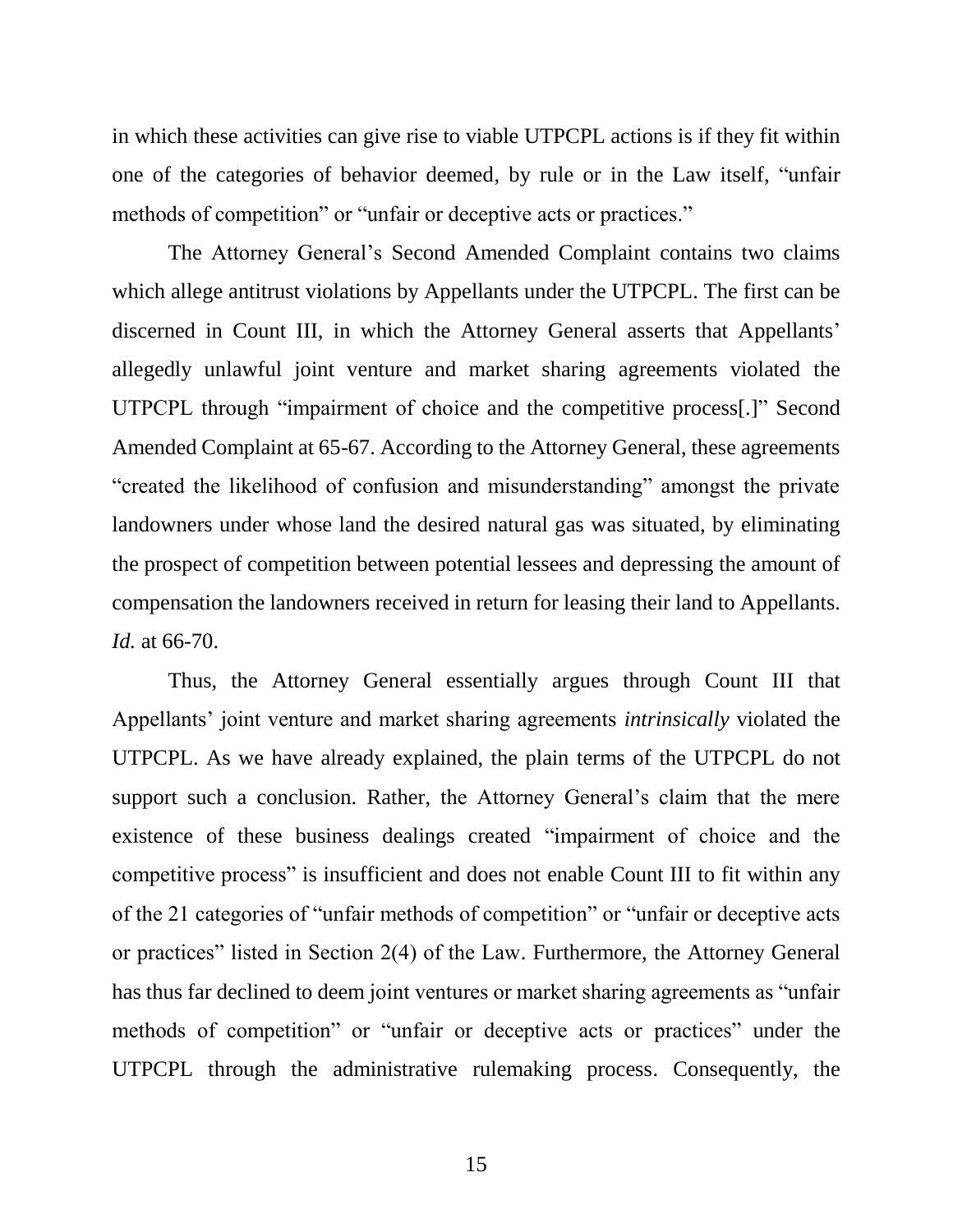Attorney General has failed to state a viable UTPCPL-based antitrust claim in Count III, and, therefore, the Trial Court erred by overruling Appellants' demurrers to Count III of the Attorney General's Second Amended Complaint.

The second UTPCPL-based antitrust claim can be discerned in Count IV, in which the Attorney General argues that Appellants deceived and acted unfairly towards private landowners by giving them misleading information, and/or failing to disclose information, regarding the open market's true appetite for subsurface mineral rights leases, as well as whether the terms of the agreed-to leases "were competitive and fair." *Id.* at 72-76.

With regard to Count IV, however, we find that the Attorney General has articulated a legally viable UTPCPL claim. The Attorney General's assertions in Count IV regarding Appellants' allegedly disingenuous and misleading behavior brings that claim within the ambit of Section 2(4)(xxi) of the Law, which defines "'[u]nfair methods of competition' and 'unfair or deceptive acts or practices'" as "[e]ngaging in any other fraudulent or deceptive conduct which creates a likelihood of confusion or of misunderstanding." 73 P.S. § 201-2(4)(xxi). Hence, the Trial Court did not err by overruling Appellants' demurrers to Count IV of the Attorney General's Second Amended Complaint.

#### **Conclusion**

In summation, we hold that the Attorney General was permitted to file a UTPCPL-based lawsuit against Appellants, but can only pursue antitrust claims through the UTPCPL where the so-called "antitrust" conduct qualifies as "unfair methods of competition" or "unfair or deceptive acts or practices," as those terms have been either statutorily defined in the UTPCPL or by the Attorney General through the administrative rulemaking process. Thus, in light of the requirement that,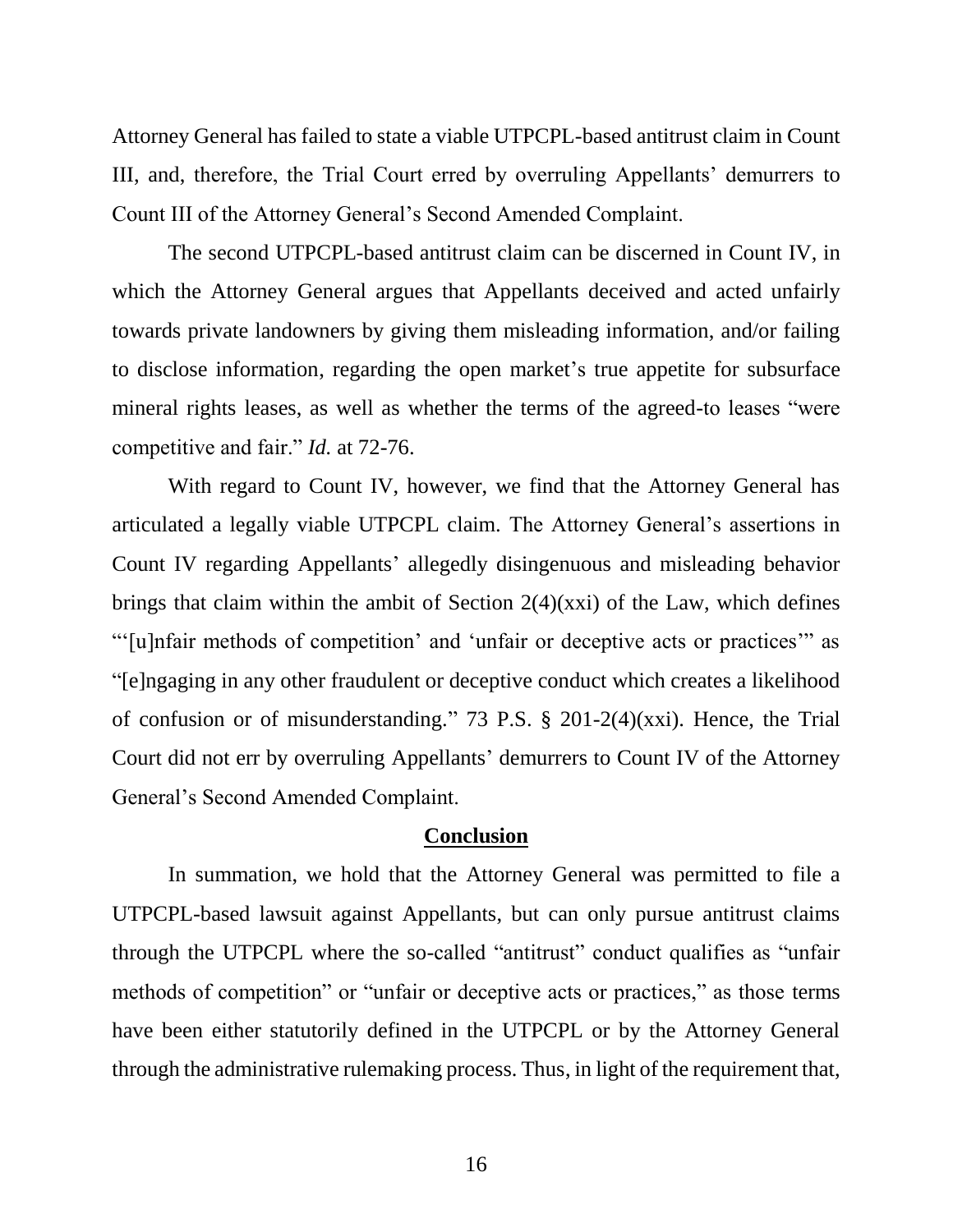in order to sustain a demurrer, "it must appear with certainty that the law will permit no recovery, and any doubt must be resolved in favor of the non-moving party[,]" *Christ the King Manor*, 911 A.2d at 633, we reverse the Trial Court regarding its decision to overrule Appellants' demurrers to Count III of the Attorney General's Second Amended Complaint, but otherwise affirm the Trial Court. Furthermore, we direct Appellants to each file an Answer to the Second Amended Complaint within 20 days of this matter's record being returned to the Trial Court.<sup>15</sup>

## ELLEN CEISLER, Judge

Judges Brobson and McCullough concur in result only. Judge Fizzano Cannon did not participate in the decision of this case.

<sup>&</sup>lt;sup>15</sup> We note that Chesapeake filed an Application for Relief on September 14, 2018, bringing to our attention the Attorney General's August 11, 2018, draft proposed UTPCPL rulemaking, through which the Attorney General, in relevant part, articulated its desire to define "sale" as encompassing both selling and purchasing, as well as to define "unfair methods of competition and unfair or deceptive acts or practices" as including market sharing agreements. Chesapeake's Application for Relief at 2-4; *id.*, Ex. A at 12-13. Chesapeake requests that we "take judicial notice of the Attorney General's admissions in the [d]raft [p]roposed [r]ulemaking that the UTPCPL does not 'clearly' or 'plainly' authorize claims against buyers like Chesapeake or provide a cause of action based on alleged market allocation arrangements." Application for Relief at 4-5. In keeping with our broader holding in this matter, we deny Chesapeake's Application for Relief.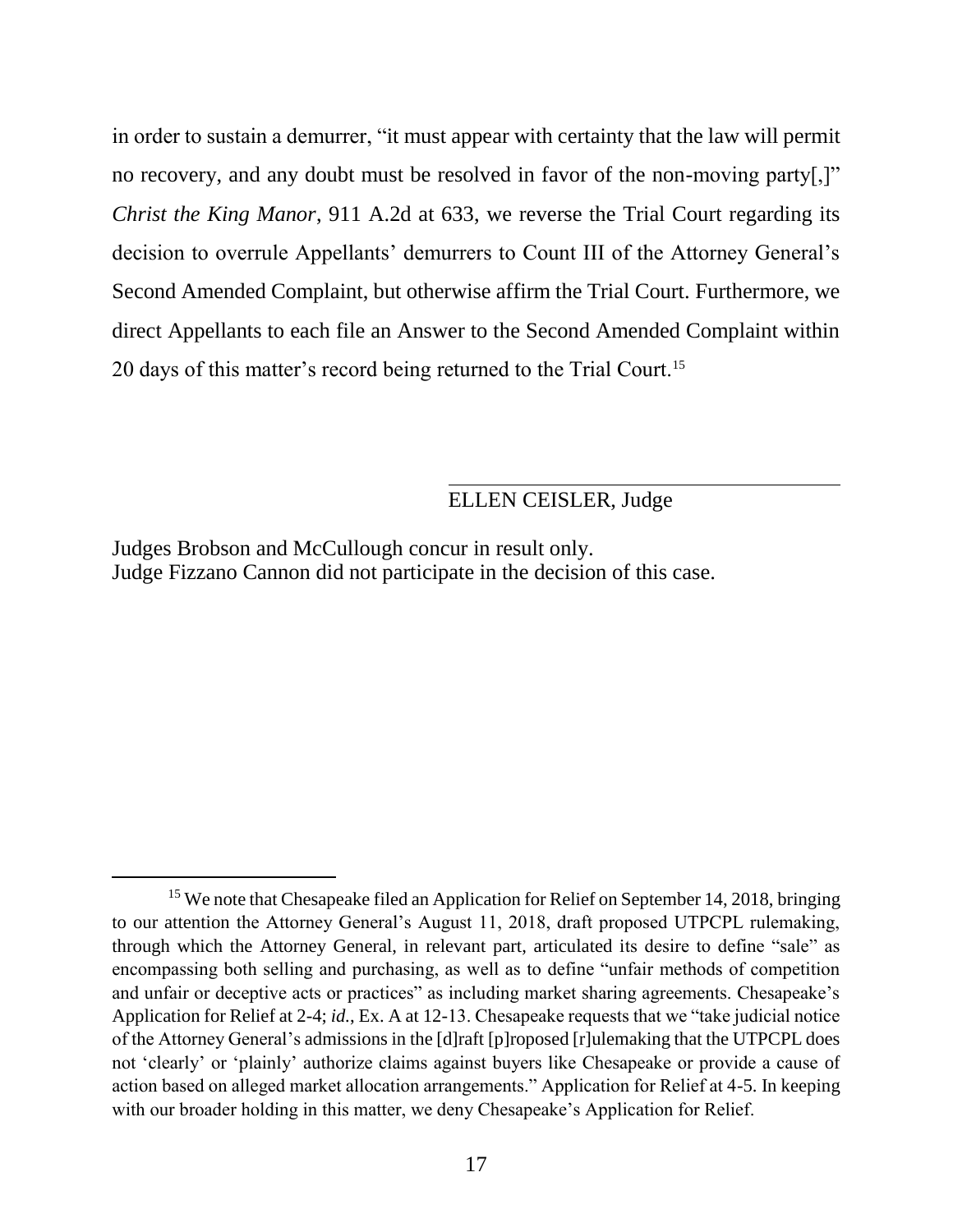### IN THE COMMONWEALTH COURT OF PENNSYLVANIA

| Anadarko Petroleum Corporation and :<br>Anadarko E&P Onshore LLC,<br>Appellants                                                                                         |                  |
|-------------------------------------------------------------------------------------------------------------------------------------------------------------------------|------------------|
|                                                                                                                                                                         |                  |
| v.                                                                                                                                                                      | No. 58 C.D. 2018 |
| Commonwealth of Pennsylvania;<br><b>Chesapeake Energy Corporation;</b><br>Chesapeake Appalachia, LLC;<br>Chesapeake Operating, LLC;<br>Chesapeake Energy Marketing, LLC |                  |
| Chesapeake Energy Corporation;<br>Chesapeake Appalachia, LLC;<br>Chesapeake Operating, LLC; and<br><b>Chesapeake Energy Marketing,</b><br>LLC<br>Appellants             |                  |
| v.                                                                                                                                                                      | No. 60 C.D. 2018 |
| Commonwealth of Pennsylvania                                                                                                                                            |                  |

## **O R D E R**

AND NOW, this  $15<sup>th</sup>$  day of March, 2019, the December 15, 2017 order of the Court of Common Pleas of Bradford County (Trial Court) is AFFIRMED IN PART, regarding the Trial Court's ruling that Appellee Commonwealth of Pennsylvania, Office of Attorney General (Attorney General), may bring causes of action under the Unfair Trade Practices and Consumer Protection Law (UTPCPL), Act of December 17, 1968, P.L. 1224, *as amended*, 73 P.S. §§ 201-1—201-9.3, against Appellants Anadarko Petroleum Corporation; Anadarko E&P Onshore LLC;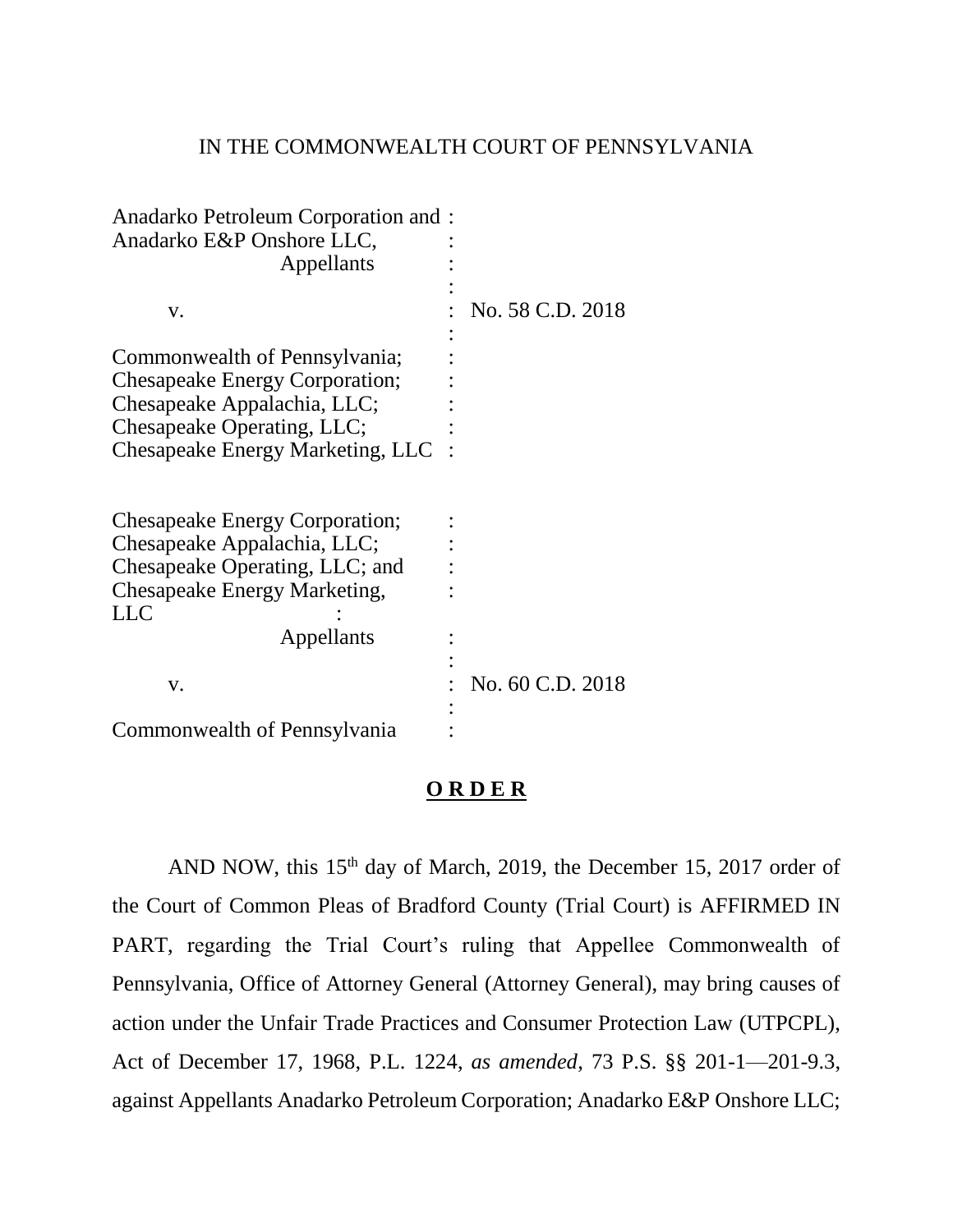Chesapeake Energy Corporation; Chesapeake Appalachia, LLC; Chesapeake Operating, LLC; and Chesapeake Energy Marketing, LLC (collectively Appellants), and has stated a legally viable UTPCPL claim in Count IV of its Second Amended Complaint, and REVERSED IN PART, regarding the Trial Court's ruling that the Attorney General has stated a legally viable UTPCPL claim in Count III of its Second Amended Complaint.

It is FURTHER ORDERED that Chesapeake Energy Corporation, Chesapeake Appalachia, LLC, Chesapeake Operating, LLC, and Chesapeake Energy Marketing, LLC's Application for Relief is DENIED.

It is FURTHER ORDERED that this matter is REMANDED to the Trial Court. Appellants shall have twenty (20) days, calculated from the date this matter's record is returned to the Trial Court, in which to file Answers to the Attorney General's Second Amended Complaint.

Jurisdiction relinquished.

ELLEN CEISLER, Judge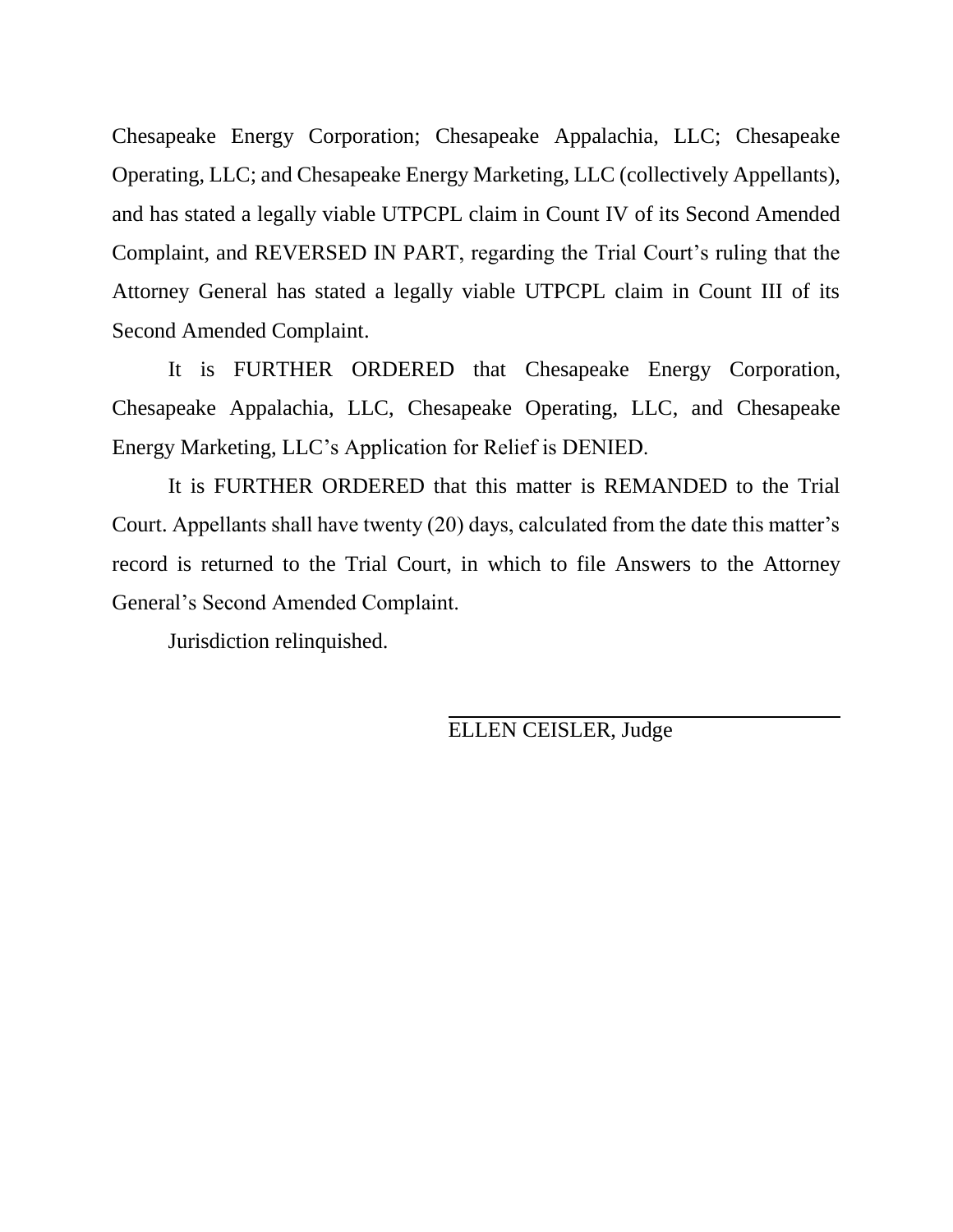### IN THE COMMONWEALTH COURT OF PENNSYLVANIA

| Anadarko Petroleum Corporation and    |                           |
|---------------------------------------|---------------------------|
| Anadarko E&P Onshore LLC,             |                           |
| Appellants                            |                           |
|                                       |                           |
| V.                                    |                           |
|                                       |                           |
| Commonwealth of Pennsylvania;         |                           |
| <b>Chesapeake Energy Corporation;</b> |                           |
| Chesapeake Appalachia, LLC;           |                           |
| Chesapeake Operating, LLC;            | No. 58 C.D. 2018          |
| Chesapeake Energy Marketing, LLC      | Argued: November 14, 2018 |
|                                       |                           |
|                                       |                           |
| <b>Chesapeake Energy Corporation;</b> |                           |
| Chesapeake Appalachia, L.L.C.;        |                           |
| Chesapeake Operating, L.L.C.; and     |                           |
|                                       |                           |
| Chesapeake Energy Marketing, L.L.C.,  |                           |
| Appellants                            |                           |
|                                       |                           |
| V.                                    |                           |
|                                       | No. 60 C.D. 2018          |
| Commonwealth of Pennsylvania          |                           |

BEFORE: HONORABLE RENÉE COHN JUBELIRER, Judge HONORABLE ROBERT SIMPSON, Judge HONORABLE P. KEVIN BROBSON, Judge HONORABLE PATRICIA A. McCULLOUGH, Judge HONORABLE ANNE E. COVEY, Judge HONORABLE MICHAEL H. WOJCIK, Judge HONORABLE ELLEN CEISLER, Judge

## CONCURRING AND DISSENTING OPINION BY JUDGE COVEY FILED: March 15, 2019

I concur with the Majority that the Bradford County Common Pleas Court (trial court) erred by overruling the demurrers of Anadarko Petroleum Corporation and Anadarko E&P Onshore LLC, Chesapeake Energy Corporation,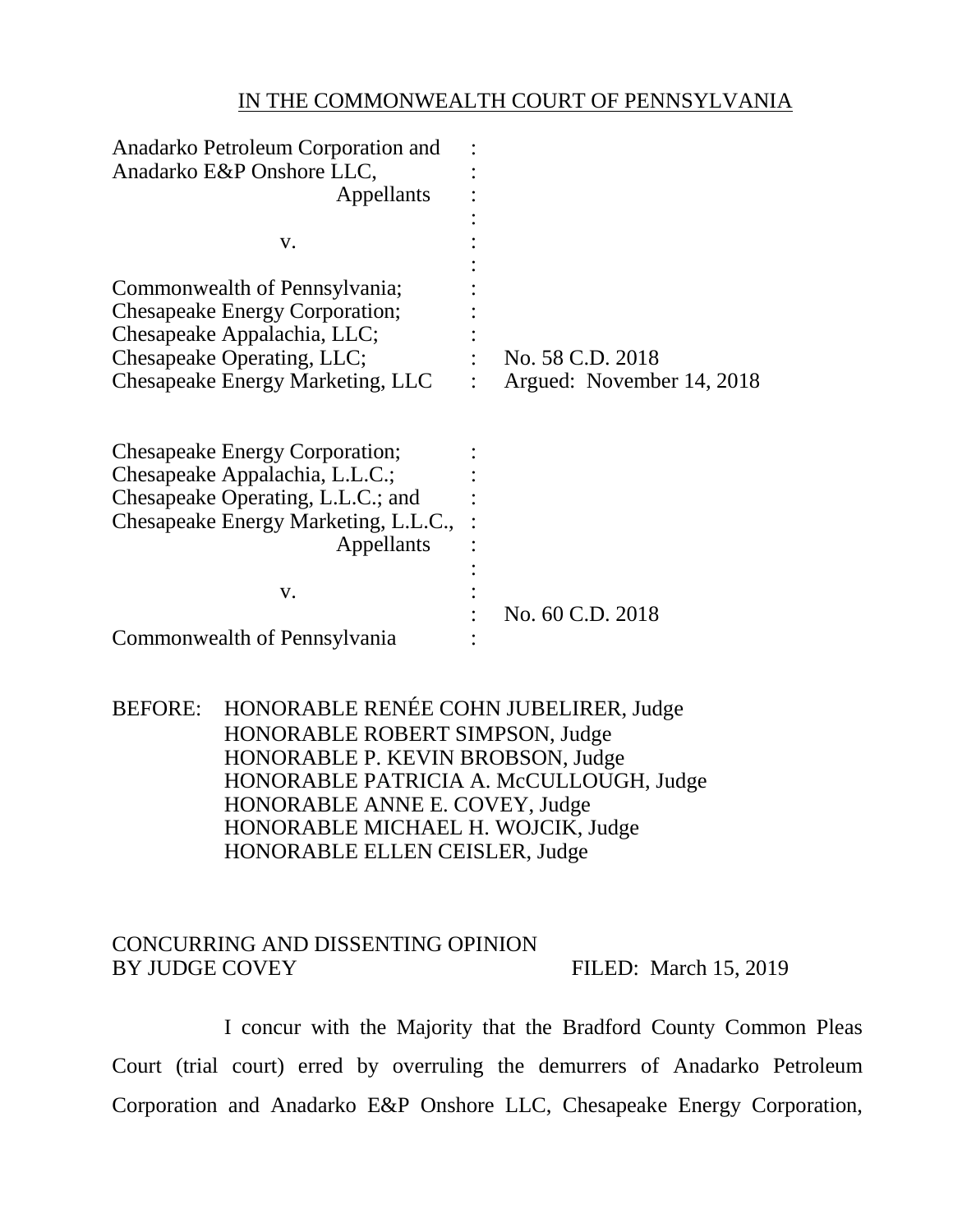Chesapeake Appalachia, LLC, Chesapeake Operating, LLC, and Chesapeake Energy Marketing, LLC (Chesapeake Appellants), (collectively, Appellants) to Count III of the Attorney General's Second Amended Complaint. However, I do not agree that the Attorney General has stated legally viable claims against Appellants, as lessees, under the Unfair Trade Practices and Consumer Protection Law (UTPCPL).<sup>1</sup> Because the Majority manipulates the language of the UTPCPL for a purpose the General Assembly never intended and, as a result, Appellants find themselves facing liability for conduct that, prior to the Majority's pronouncement, neither Appellants (nor anyone else) could have foreseen would be considered a violation of state law, I respectfully dissent from those portions of the Majority opinion.

The UTPCPL is a **consumer** protection statute. The Pennsylvania Supreme Court has recognized that

> [t]he UTPCPL was created to even the **bargaining power between consumers and sellers** in commercial transactions, and to promote that objective, **it aims to protect the consumers** of the Commonwealth against fraud and unfair or deceptive business practices. As a remedial statute, it is to be construed liberally to effectuate **that goal**.

*Commonwealth v. Golden Gate Nat'l Senior Care LLC*, 194 A.3d 1010, 1023 (Pa. 2018) (citation omitted; bold and underline emphasis added).

In *Meyer v. Community College of Beaver County*, 93 A.3d 806 (Pa. 2014), our Supreme Court explained, "the legislature enacted the UTPCPL to account for the fundamental inequality between buyer and seller, and to **protect** *consumers* **from exploitative** *merchants*." *Id.* at 814 (bold and italic emphasis added). In *Commonwealth v. Monumental Properties, Inc.*, 329 A.2d 812 (Pa. 1974), the Pennsylvania Supreme Court stated that

<sup>1</sup> Act of December 17, 1968, P.L. 1224, *as amended*, 73 P.S. §§ 201-1 - 201-9.3.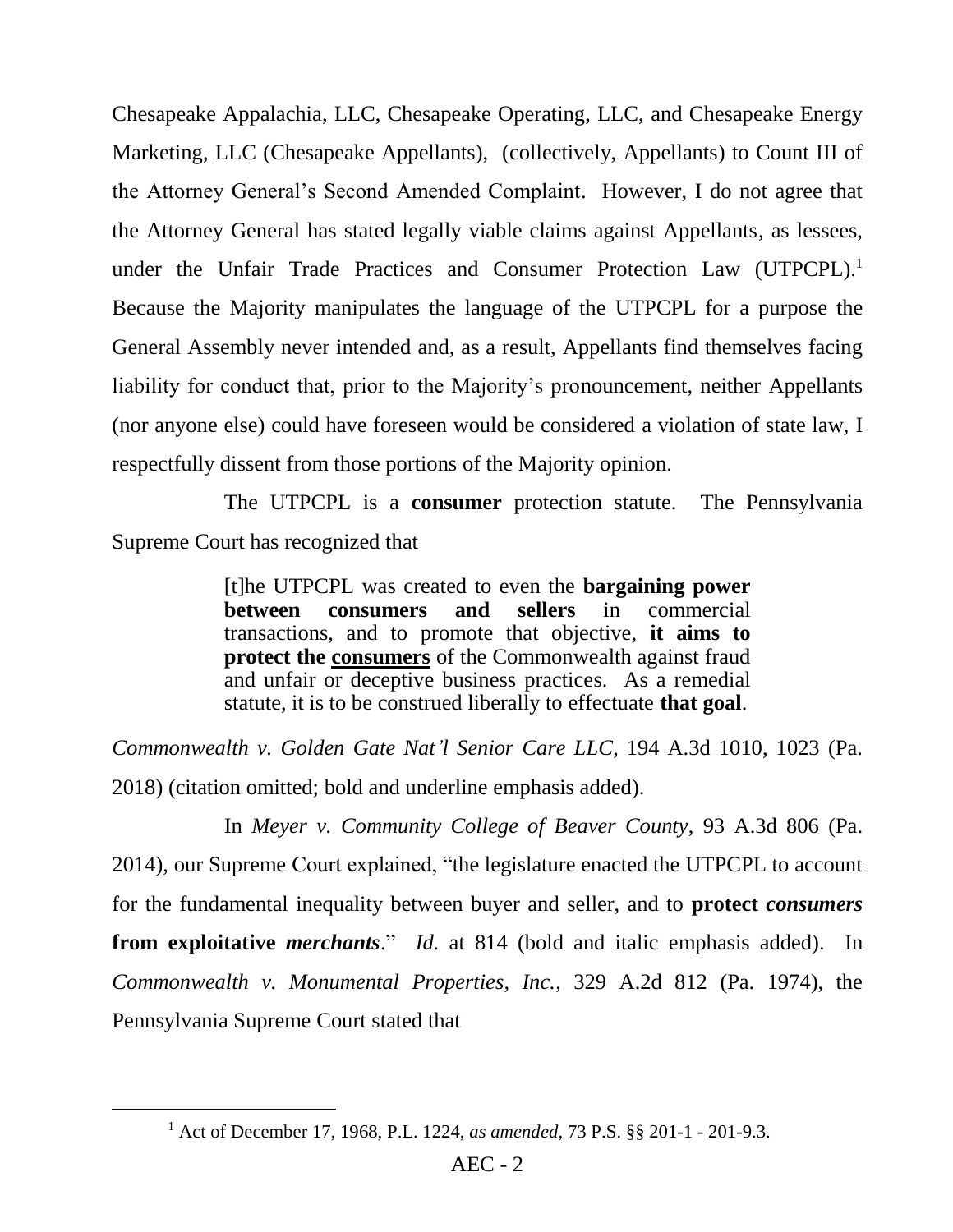the [UTPCPL] was designed **to equalize the market position and strength of the consumer vis-a-vis the seller**. A perception of unfairness led the Legislature to regulate more closely market transactions. **The mischief to be remedied was the use of unfair or deceptive acts and practices** *by sellers*. As part of the [UTPCPL's] object, fraudulent conduct that would mislead or confuse a **consumer** was banned.

*Id.* at 820 (bold and italic emphasis added). The *Monumental Properties* Court recognized: "The Legislature directed that **consumers** were to be safeguarded by the [UTPCPL]. . . . [T]enants are in every meaningful sense consumers." *Id*. at 826 (emphasis added).

Based thereon, the Majority acknowledges that lessee Appellants are **purchasers**, *i.e.*, consumers of "time-limited rights to whatever natural gas is situated underneath the private landowners' properties."<sup>2</sup> Majority Op. at 10-11; *see also* Majority Op. at 9 (recognizing that the lease transactions are not "functionally different from a sale of property"). Conversely, the private landowners were sellers in the subject transactions.

Appellants correctly observe:

 $\overline{a}$ 

No court has ever interpreted the UTPCPL as authorizing a claim by or on behalf of a seller *against* a person who acquires something from the seller or as separately authorizing a right of action against a person simply

 $2$  The Attorney General acknowledged in the Second Amended Complaint:

An oil and gas lease is a misnomer as it operates as a fee simple determinable for the mineral estate[;] [a] fee simple determinable for the mineral estate operates to sever the ownership of certain minerals from the ownership of the surface of the land[; and t]he mineral estate **conveyed by Pennsylvania Landowners** typically includes all geologic horizons including, but not limited to, Marcellus Shale and Utica Shale.

Second Amended Complaint, ¶¶ 77-79, Reproduced Record at 980a (emphasis added).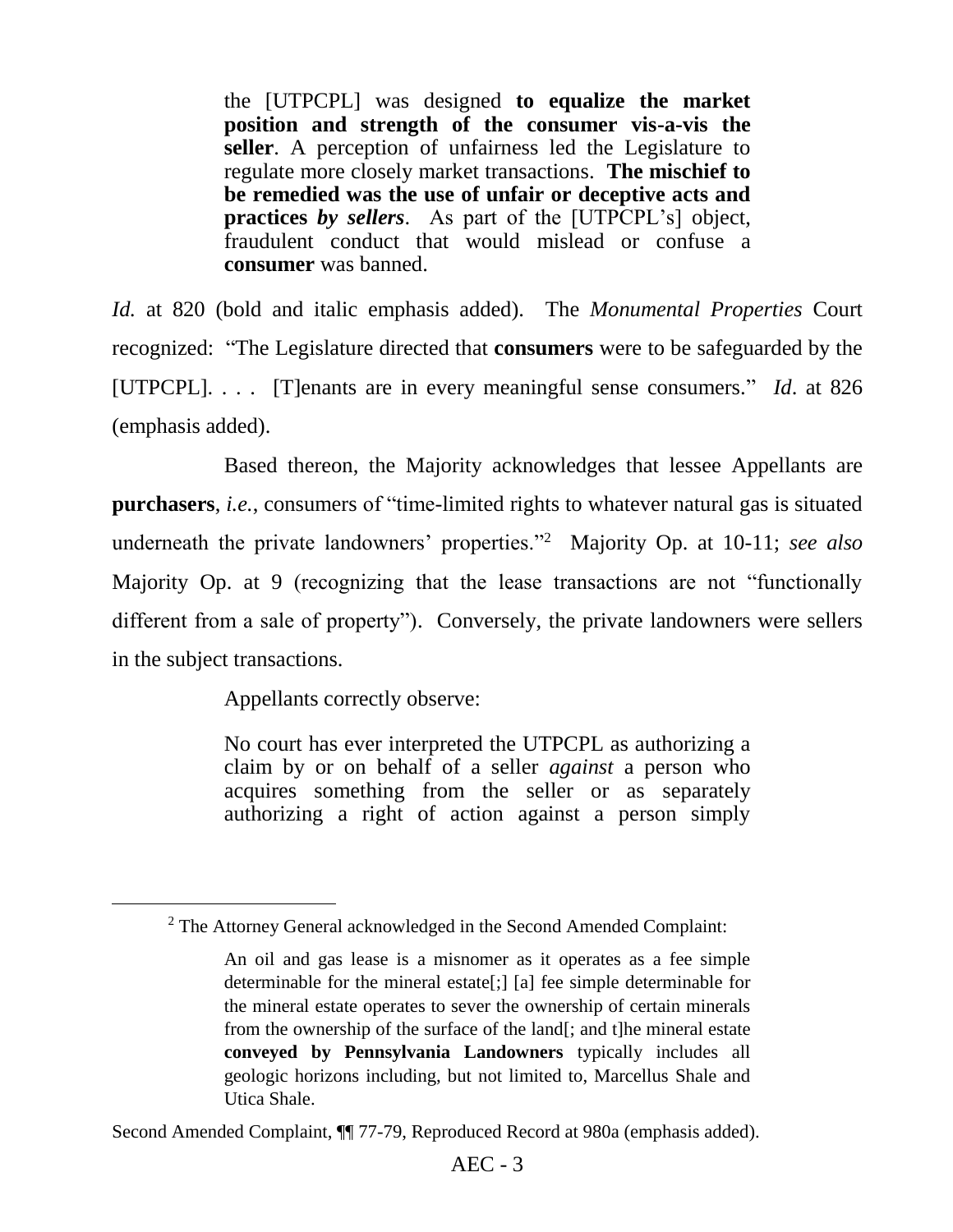because that person is involved in any form of commercial transaction.<sup>[3]</sup>

Chesapeake Appellants' Br. at 25.

 $\overline{a}$ 

Section 3 of the UTPCPL declares unlawful "[u]nfair methods of competition and unfair or deceptive acts or practices in the conduct of any trade or commerce . . . ." 73 P.S. § 201-3. Section 2(3) of the UTPCPL defines "trade" and "commerce" as "the advertising, **offering for sale, sale or distribution** of any services and any property, tangible or intangible, real, personal or mixed, and any other article, commodity, or thing of value wherever situate, **and includes any trade or commerce directly or indirectly affecting the people of this Commonwealth**." 73 P.S. § 201-2(3) (emphasis added). Notwithstanding that Section 2(3) of the UTPCPL specifically defines trade or commerce as "offering for sale, sale or distribution" (*i.e*., the act of **selling**), the Majority, citing to the Pennsylvania Supreme Court's decision in *Danganan v. Guardian Protection Services*, 179 A.3d 9 (Pa. 2018), interprets the definition's second clause (which describes but does not limit what selling includes) to apply to the act of **purchasing**. The Majority misreads *Danganan.*

<sup>3</sup> The UTPCPL describes *only* unlawful activity by a **seller, and provides protections for buyers**. *See*, *e.g.*, Section 2(4) of the UTPCPL, 73 P.S. § 201-2(4) (defining "[u]nfair methods of competition" and "unfair or deceptive acts or practices"); *see also* Section (5) of the UTPCPL, 73 P.S. § 201-5 (permitting the Attorney General to accept an assurance of voluntary compliance by stipulation "for voluntary payment by the alleged violator providing for the restitution by the alleged violator **to consumers**, of money, property or other things received from them in connection with a violation of [the UTPCPL]." (emphasis added)); Section 7 of the UTPCPL, 73 P.S. § 201-7 (providing **buyers** under a contract for \$25 or more, a 3-day cancellation period, requiring particular information and notice to be provided to the buyer, and requiring a seller to honor such cancellation within 10 business days); Section 9.2 of the UTPCPL, *as amended*, added by Section 1 of the Act of November 24, 1976, P.L. 1166, 73 P.S. § 201-9.2 (creating a private cause of action for "[**a**]**ny person who** *purchases* **or** *leases* goods or services primarily for personal, family or household purposes and thereby suffers any ascertainable loss of money or property, real or personal" by a UTPCPL violation) (emphasis added); Section 9.3 of the UTPCPL, *as amended*, added by Section 1 of the Act of June 25, 1997, P.L. 287, 73 P.S. § 201-9.3 (providing dog **purchaser protection** and imposing obligations on the seller).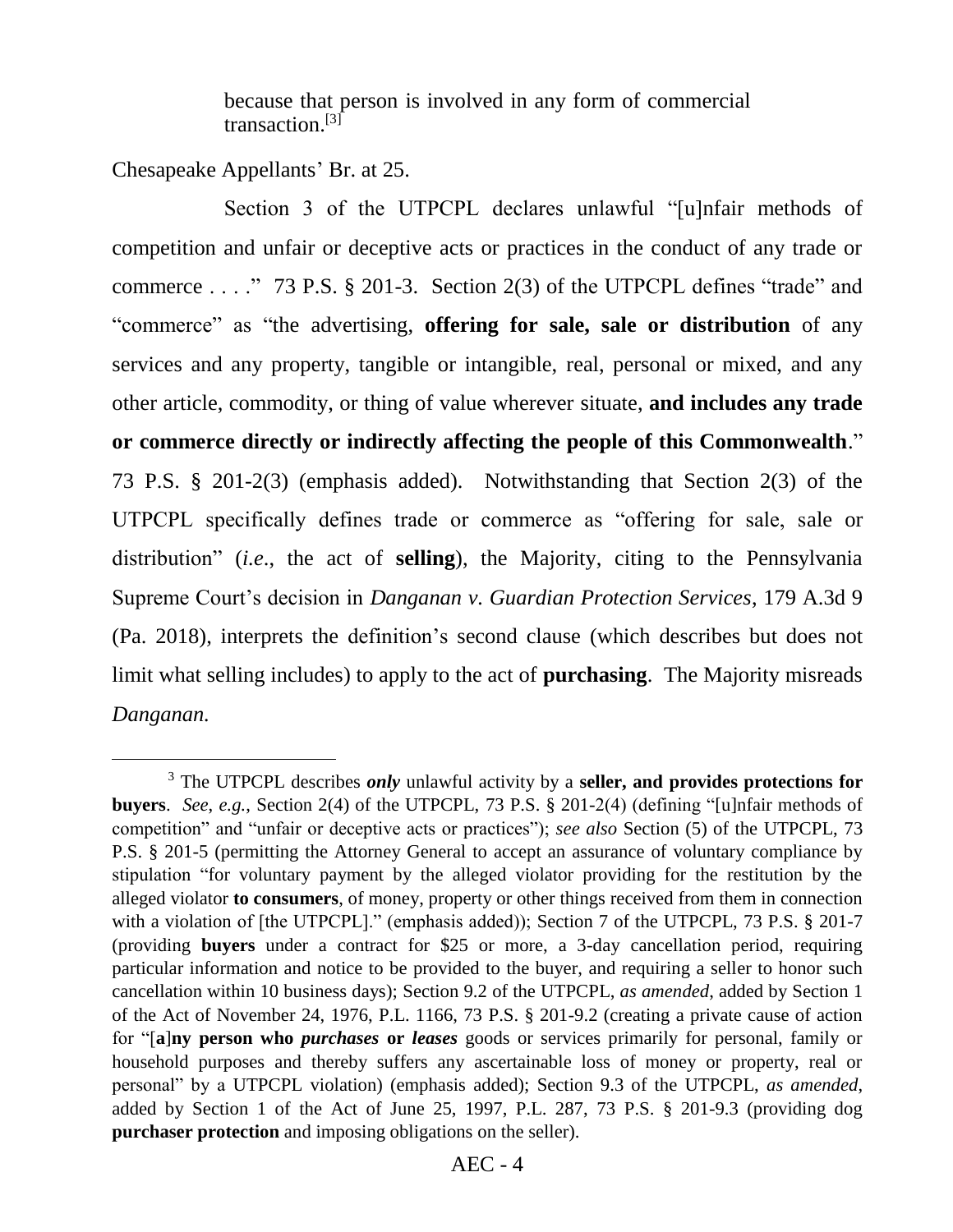The issue before the Court in *Danganan* was whether a non-Pennsylvania resident could maintain a cause of action against a Pennsylvaniaheadquartered business, based on out-of-state transactions. The Court considered the text of Section 2(3) of the UTPCPL, explaining that

> the plain language definitions of 'person' and 'trade' and 'commerce' evidence no geographic limitation or residency requirement relative to the [UTPCPL's] application. **Although the trade and commerce definition includes a clause relating to conduct that 'directly or indirectly affect**[**s**] **the people of this Commonwealth,' that phrase does not modify or qualify the preceding terms.** 73 P.S. § 201-2(3). Instead, it is appended to the end of the definition and prefaced by 'and includes,' thus indicating an inclusive and broader view of trade and commerce than expressed by the antecedent language. *See id.* (defining those terms as 'the advertising, offering for sale, sale or distribution of any services and any property, . . . and any other article, commodity, or thing of value wherever situate, and includes any trade or commerce directly or indirectly affecting the people of this Commonwealth').

*Danganan*, 179 A.3d at 16 (emphasis added). The *Danganan* Court held that, given the General Assembly's use of the words "and includes," the second clause description **did not** *limit* the first clause only to "trade or commerce directly or indirectly affecting the people of this Commonwealth." 73 P.S. § 201-2(3). Because the UTPCPL describes "the advertising, offering for sale, sale or distribution of any services and any property" to **include** "any trade or commerce affecting the people of this Commonwealth[,]" it is logical that the Supreme Court did not read the first clause to apply to **only** "trade or commerce affecting the people of this Commonwealth." 73 P.S. § 201-2(3).

Here, the Majority incorrectly construes *Danganan* to justify its disregard of the first clause in the UTPCPL's definition of "trade" or "commerce." Rather than concluding that the first clause is not limited by the second, as the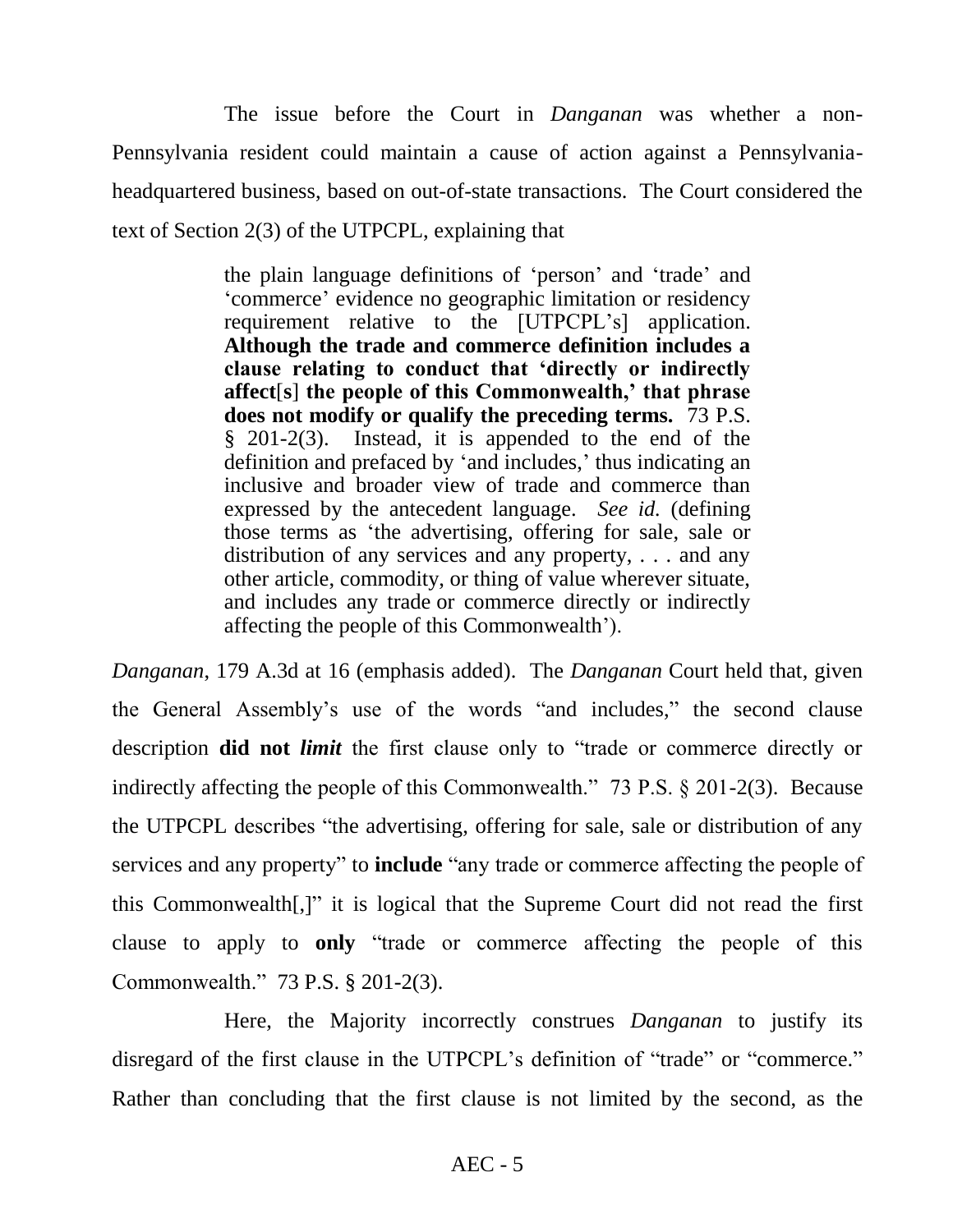Supreme Court in *Danganan* did, the Majority concludes that the second clause is not limited by the first. This interpretation completely ignores the General Assembly's use of the words "and includes" and renders the first clause unnecessary. 73 P.S. § 201-2(3). Perhaps best demonstrating the error of the Majority's approach, the Majority consults the dictionary for the definition of "trade" and "commerce" notwithstanding that the UTPCPL already defines "trade" and "commerce" in the first clause. "The legislature may create its own dictionary, and its definitions may be different from ordinary usage. **When it does define the words used in a statute**, **the courts** need not refer to the technical meaning and derivation of those words as given in dictionaries, but **must accept the statutory definitions.**" *Commonwealth v. Massini*, 188 A.2d 816, 817 (Pa. Super. 1963) (emphasis added); *see also Commonwealth v. Lobiondo*, 462 A.2d 662, 664 (Pa. 1983). Here, although the statute defines the terms "trade" and "commerce," the Majority nevertheless disregards the statutory definition in favor of the dictionary definition, which it may not do. By ignoring this well-established principle, the Majority erroneously concludes that the UTPCPL "pertains to *all* '[u]nfair methods of competition and unfair or deceptive acts or practices' connected to UTPCPL-defined ''trade' or 'commerce',' **regardless of who is committing these unlawful acts**[,]" and authorizes a UTPCPL action against Appellants, the **consumers** in the commercial transaction. Majority Op. at 11 (bold emphasis added).

I believe that the Majority misconstrues the terms "trade" and "commerce" as used in Section 2(3) of the UTPCPL in a way that is wholly inconsistent with the UTPCPL's legislative purpose. Thereby, the Majority holds that the UTPCPL, a consumer protection statute intended to bolster consumers' bargaining powers, can authorize legal action **against a purchaser**. "It is a primary canon of construction that statutes must be construed in such a way as to effectuate the legislative purpose and policy." *Commonwealth v. Wanamaker*, 296 A.2d 618,

AEC - 6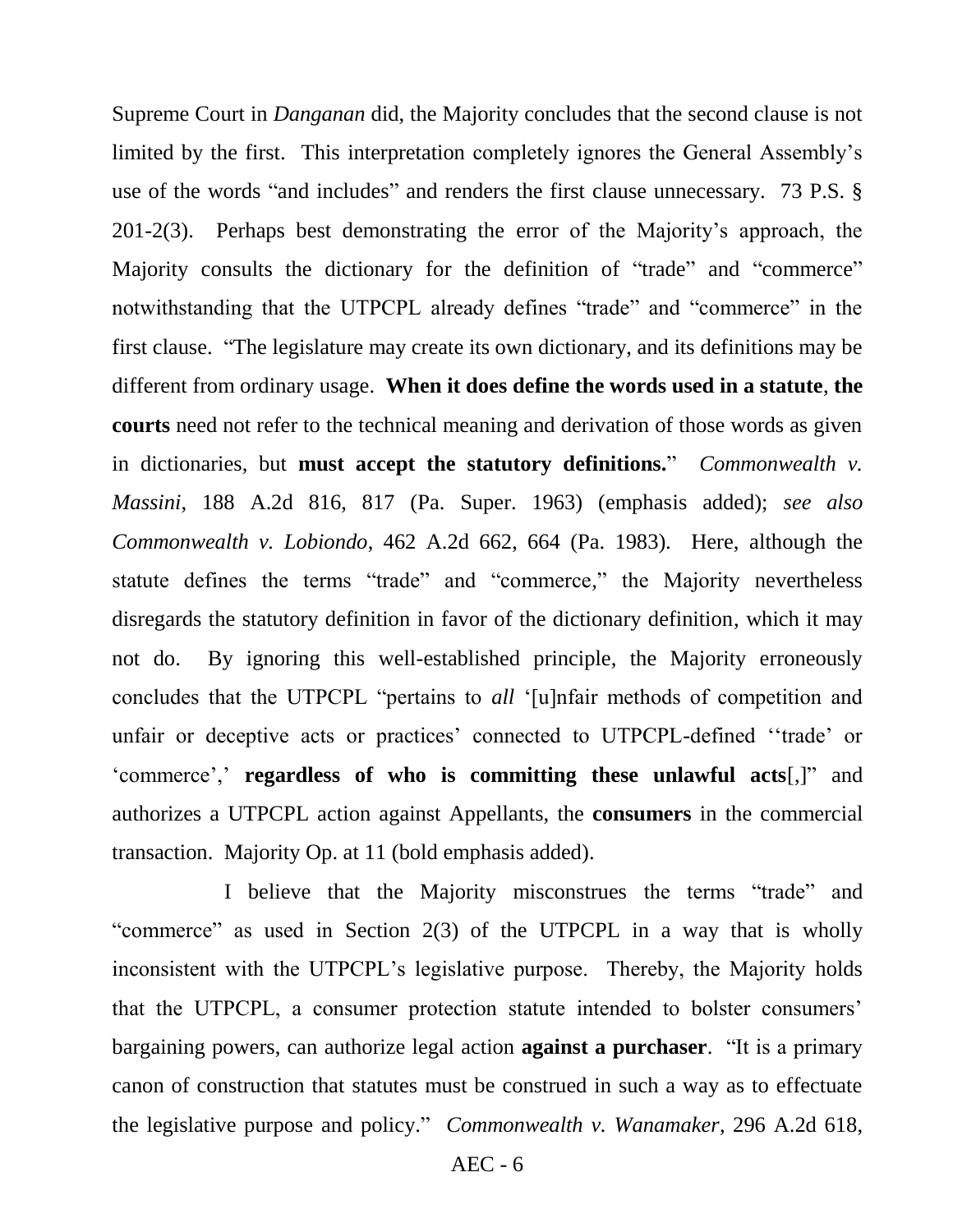623 (Pa. 1972). "The most basic tenet of statutory construction is that **a court must effectuate the intent of the General Assembly.**" *Gardner v. Workers' Comp. Appeal Bd. (Genesis Health Ventures)*, 888 A.2d 758, 761 (Pa. 2005) (emphasis added). The Majority's holding completely ignores the legislative purpose and erroneously relies on a dictionary definition, thereby undermining the General Assembly's intent. Consequently, the Majority has overstepped its authority by ignoring the statutory definition of "trade" or "commerce" and substituting a definition that directly conflicts with the legislature's purpose to protect **consumers**.

Further, the Majority's "trade" and "commerce" interpretation conflicts with Pennsylvania Superior Court decisions *Schwarzwaelder v. Fox*, 895 A.2d 614 (Pa. Super. 2006) and *DeFazio v. Gregory*, 836 A.2d 935 (Pa. Super. 2003), wherein the Court held that the UTPCPL served to protect buyers rather than sellers. The *Schwarzwaelder* Court held that where plaintiffs did not purchase from the defendant, the UTPCPL is inapplicable.

Recently, the Pennsylvania Superior Court explained:

The UTPCPL is for **consumer** protection. It undoes the ills of sharp business dealings by vendors, who, as here, may be counseling consumers in very private, highly technical concerns. . . . [T]hose consumers may be especially reliant upon a vendor's specialized skill, training, and experience in matters with which consumers have little or no expertise. **Therefore, the legislature has placed the duty of UTPCPL compliance** *squarely and solely on vendors***; they are not to engage in deceitful conduct and have no legally cognizable excuse, if they do.**

*Gregg v. Ameriprise Fin., Inc.*, 195 A.3d 930, 940 (Pa. Super. 2018) (bold and italic emphasis added). Although *Schwarzwaelder, DeFazio* and *Gregg* involved lawsuits by private parties rather than the Attorney General, all such actions are confined to the UTPCPL's definition of "trade" and "commerce," which applies both to actions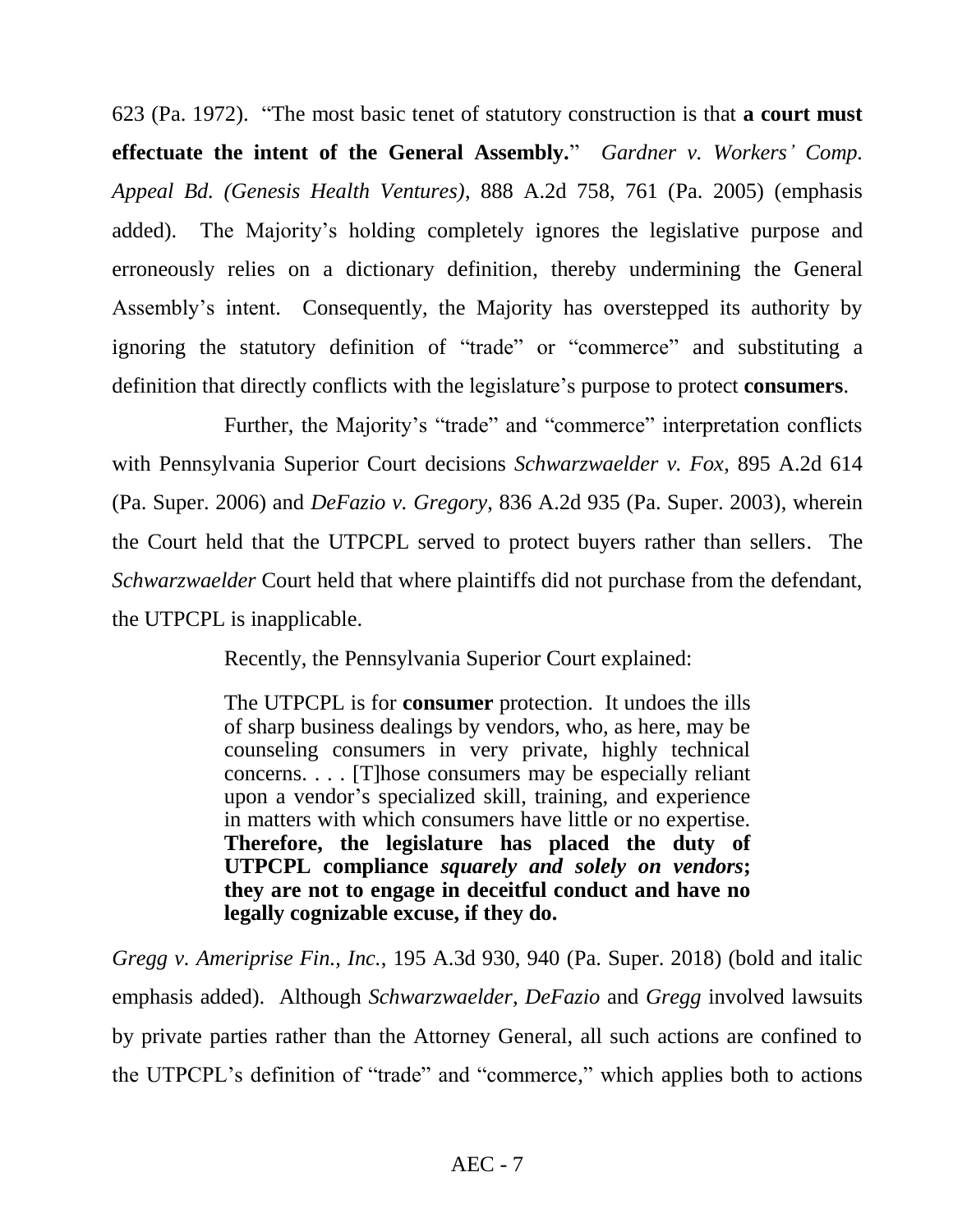by the Attorney General and by private parties. Thus, the aforementioned cases are instructive.

By imposing a **consumer** protection statute's restrictions, prohibitions and burdens **on consumers**, the Majority's analysis and ruling is a gross misinterpretation and misapplication of the UTPCPL. Such ruling is inconsistent with the UTPCPL's statutory purpose, creates a never-intended or anticipated UTPCPL cause of action that is completely contrary to the General Assembly's intent, and creates a dangerous precedent.

With respect to Count IV, the second UTPCPL-based antitrust claim, the Second Amended Complaint alleges therein that Appellants violated the UTPCPL:

- a. Each time a[n Appellant] failed to disclose the existence of the joint venture agreement, the market allocation agreement and the option of the other [Appellant] to acquire an interest in the lease in the course of negotiating an oil and gas lease with a Pennsylvania Landowner within the area of mutual interest covering the Marcellus Shale gas play;
- b. Each time a Pennsylvania Landowner received an artificially deflated acreage signing bonus from a[n Appellant]; and
- c. Each time a Pennsylvania Landowner received an artificially deflated royalty from a[n Appellant].

Reproduced Record (R.R.) at 1034a-1035a. The Majority concludes that the claim which clearly targets an alleged restraint of trade falls "within the ambit of Section  $2(4)(xxi)$  of the Law,<sup>[4]</sup>" given the "Appellants' allegedly disingenuous and misleading behavior  $\dots$ ." Majority Op. at 16.<sup>5</sup>

 $473$  P.S. § 201-2(4)(xxi).

<sup>5</sup> For the reasons previously discussed, I believe that Count IV of the Second Amended Complaint must also be dismissed since Appellants' conduct, as purchasers, does not fall within the UTPCPL's definition of "trade" and "commerce."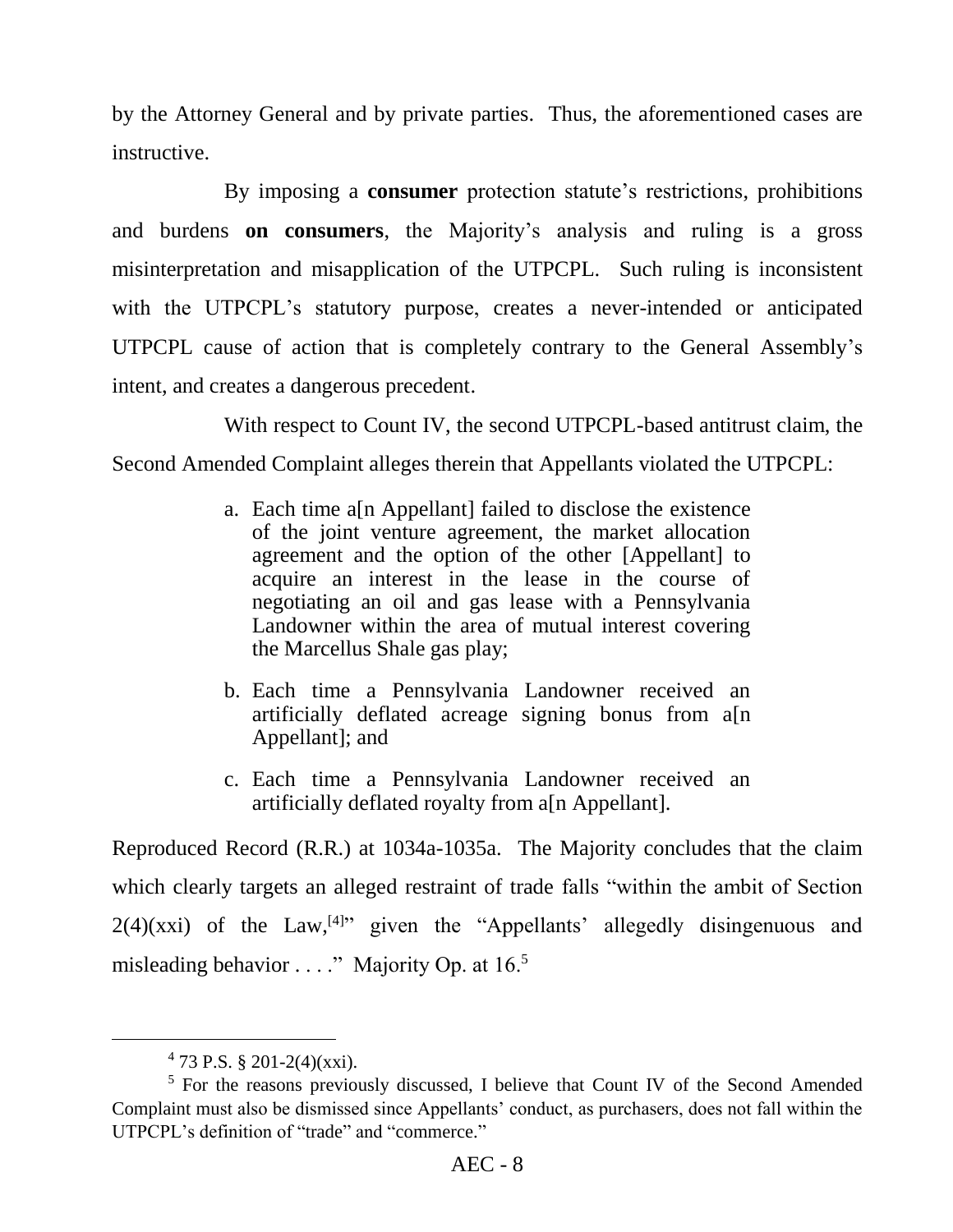Appellants properly argue:

 $\overline{a}$ 

The UTPCPL does not provide on its face any remedy for alleged antitrust violations. . . . Neither the 'trade or commerce' definition in [Section] 2(3) [of the UTPCPL,] nor the catchall provision in [Section]  $2(4)(xxi)$  [of the UTPCPL] addresses agreements between market participants or in any other way purports to regulate competition.

 Chesapeake Appellants' Br. at 29. Appellants also correctly observe that the "Pennsylvania General Assembly has tried *24 times* to pass an antitrust statute that would have provided a remedy for alleged anticompetitive practices since the enactment of the UTPCPL in 1968, but each time the measure has failed."<sup>6</sup> Chesapeake Appellants' Br. at 30-31; *see also,* R.R. at 675a.

In consultation with the Office of Attorney General, I am reintroducing **Senate Bill 578**, a comprehensive antitrust law. . . . .

The legislation authorizes only the Attorney General to file a civil action for an antitrust violation. The purpose of the law is to allow for a full and fair recovery to satisfy claims arising from an antitrust injury sustained by the Commonwealth and its residents and to provide the investigative tools to satisfactorily achieve this objective. The language is derived from other states' statutes and federal law.

*The legislation is intended to make illegal any contract, conspiracy or combination in restraint of trade and any monopolization in restraint of trade.* The legislation also makes illegal any mergers or acquisitions that lessens competition substantially in any line of commerce. The legislation provides for criminal penalties for obstructing compliance with a subpoena and for knowingly removing or falsifying documents to be produced. Any such obstruction or falsification constitutes a misdemeanor of the second degree.

<sup>6</sup> Appellants' exhibit listed **25** bills. The last bill, Senate Bill 578 of 2015, was described as still pending. On August 29, 2017, Senator Greenleaf reintroduced Senate Bill 578 of 2015 as Senate Bill 858 P.N. 1122 of 2017 (Senate Bill 858), and it was referred to the Senate Judiciary Committee on the same date. Thus, there have been 26 attempts – none yet successful. Senator Greenleaf's May 26, 2017 Memorandum describing Senate Bill 858 provides in pertinent part: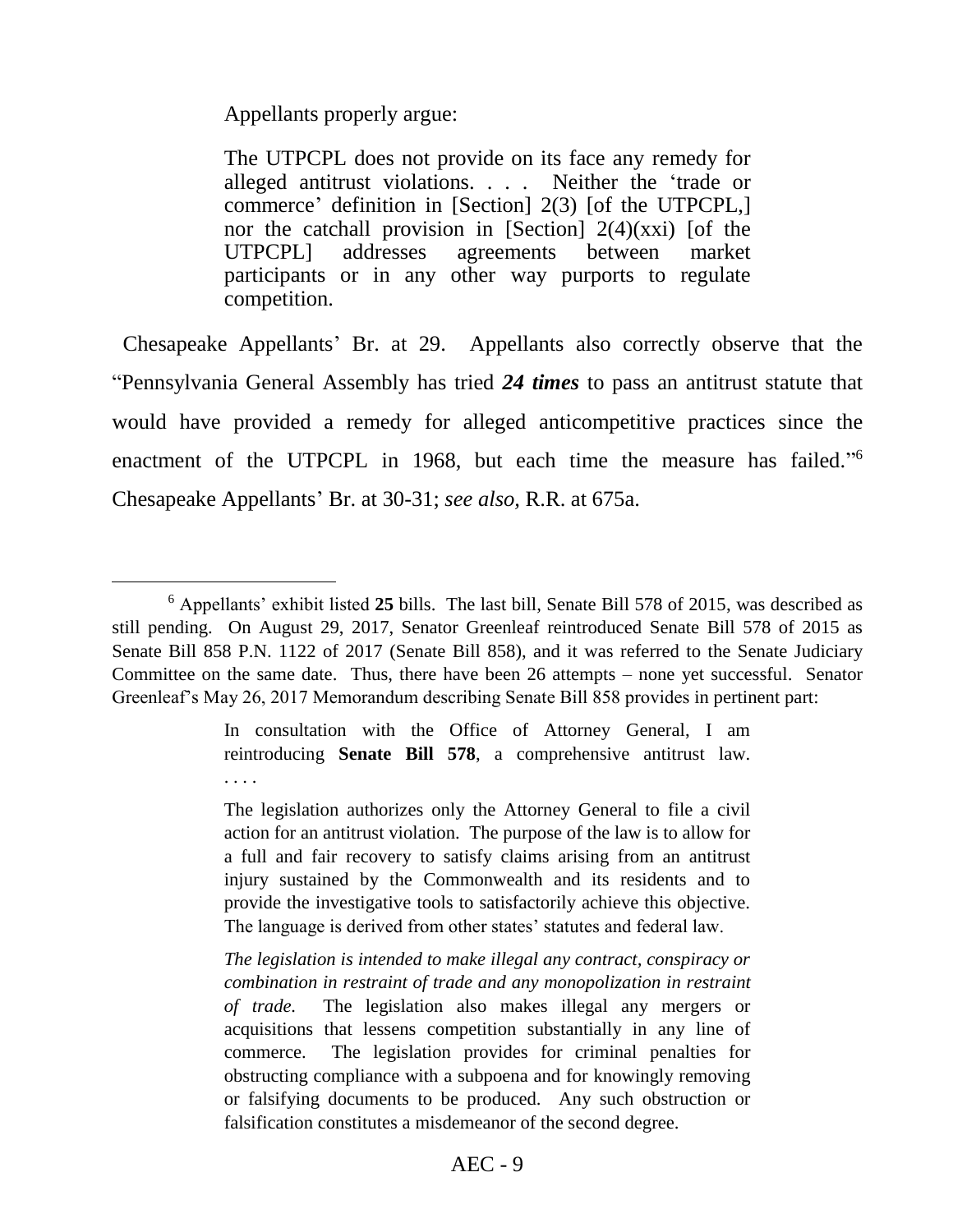There is no dispute that the General Assembly has not enacted a state antitrust statute. By affirming the trial court's decision to overrule Appellants' demurrers to Count IV, the Majority erroneously interprets the UTPCPL to create a statutory prohibition unapproved by the General Assembly, and wields that unauthorized and un-enacted prohibition to punish **consumers** under the purported authority of a **consumer** protection statute. This is judicial overreach.

"[C]ourts may not legislate[.]" *Willman v. Children's Hosp. of Pittsburgh*, 459 A.2d 855, 858 (Pa. Cmwlth. 1983), *aff'd*, 479 A.2d 452 (Pa. 1984); *see also Spectrum Arena Ltd. P'ship v. Commonwealth*, 983 A.2d 641 (Pa. 2009); *Benson v. Patterson*, 830 A.2d 966 (Pa. 2003); *Martin v. Soblotney*, 466 A.2d 1022 (Pa. 1983); *Pa. State Police, Bureau of Liquor Control Enf't v. Can, Inc.*, 651 A.2d 1160 (Pa. Cmwlth. 1994). "[**I**]**t is not the role of the judiciary to legislate changes in the law which our legislature has declined to adopt**." *Garney v. Estate of Hain*, 653 A.2d 21, 21 (Pa. Super. 1995) (emphasis added).

> [An appellate] court is constrained from [legislating] by the nature of the judicial role in our governmental system. We are not the promulgator of statutory law, only its interpreter. We seek to divine the intent of the legislature and apply it in a given situation. Judges who overstep the bounds of their authority become Platonic Commissioners, a role which is anathema to our democratic system.

*In Interest of R.M.R.*, 530 A.2d 1381, 1389-90 (Pa. Super. 1987). "[An appellate court's] role is to interpret the laws as enacted by the General Assembly." *Williams* 

> The legislation incorporates exemptions that are judicially recognized under federal antitrust laws. The Commonwealth Court would have original jurisdiction for all actions for violations of the statute.

 $\overline{a}$ 

https://www.legis.state.pa.us//cfdocs/Legis/CSM/showMemoPublic.cfm?chamber=S&SPick=20170 &cosponId=24006 (last visited March 8, 2019) (italic emphasis added).

This memorandum explicitly acknowledges that there is currently no state antitrust statute and, thus, "contract, conspiracy or combination in restraint of trade and any monopolization in restraint of trade" are not currently prohibited under state law.*Id*.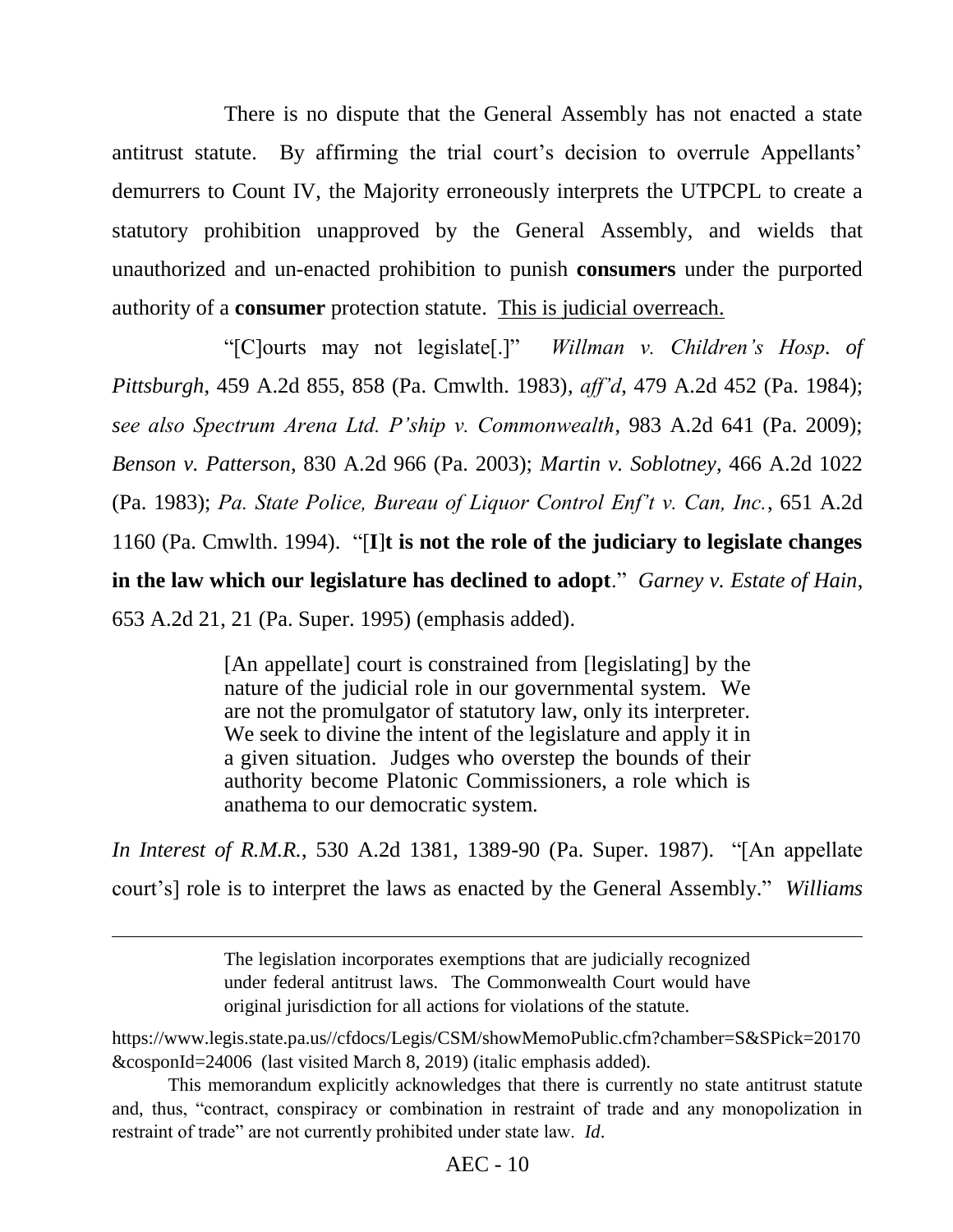*v. GEICO Gov't Emps. Ins. Co.*, 32 A.3d 1195, 1209 (Pa. 2011). 7 As then-Chief Justice Castille recognized in his dissent in *Commonwealth v. Wilgus*, 40 A.3d 1201, 1209 (Pa. 2012) (Castille, C.J., dissenting), "[t]he consequences of statutory interpretation can affect citizens in a myriad of ways, including: their professions and business relationships, their property, their personal wealth, their freedom of movement, and most seriously, their very freedom itself." The United States Supreme Court has explained that "[a] fundamental principle in our legal system is that laws which regulate persons or entities must give fair notice of conduct that is forbidden or required." *Fed. Commc'ns Comm'n v. Fox Television Stations, Inc.*, 567 U.S. 239, 253 (2012). I find it unconscionable that as the direct result of the Majority's decision, Appellants may be retroactively liable for engaging in conduct that was not considered to be violative of state law at the time such activities occurred. For these reasons, I would also hold that the trial court erred by overruling Appellants' demurrers to Count IV of the Attorney General's Second Amended Complaint.

 $\overline{a}$ 

*Commonwealth ex rel. Fox v. Swing*, 186 A.2d 24, 26-27 (Pa. 1962).

<sup>7</sup> The Pennsylvania Supreme Court emphasized:

<sup>&#</sup>x27;Judicial power, as contra distinguished from the power of the laws, has no existence. Courts are mere instruments of the law and can will nothing. . . . Judicial power is never exercised for the purpose of giving effect to the will of the Judge; always for the purpose of giving effect to the will of the Legislature; in other words, to the will of the law.' *Osborn v. President, Dir*[*s.*] [*&*] *Co*[*.*] *of Bank of* [*U.S.*] (Chief Justice Marshall), 9 Wheaton 738, 866, 6 L.Ed. 204 [(U.S. 1824)]. The situation complained of may only be cured by the legislature. It is not for us to legislate or by interpretation to add to legislation matters which the legislature saw fit not to include.